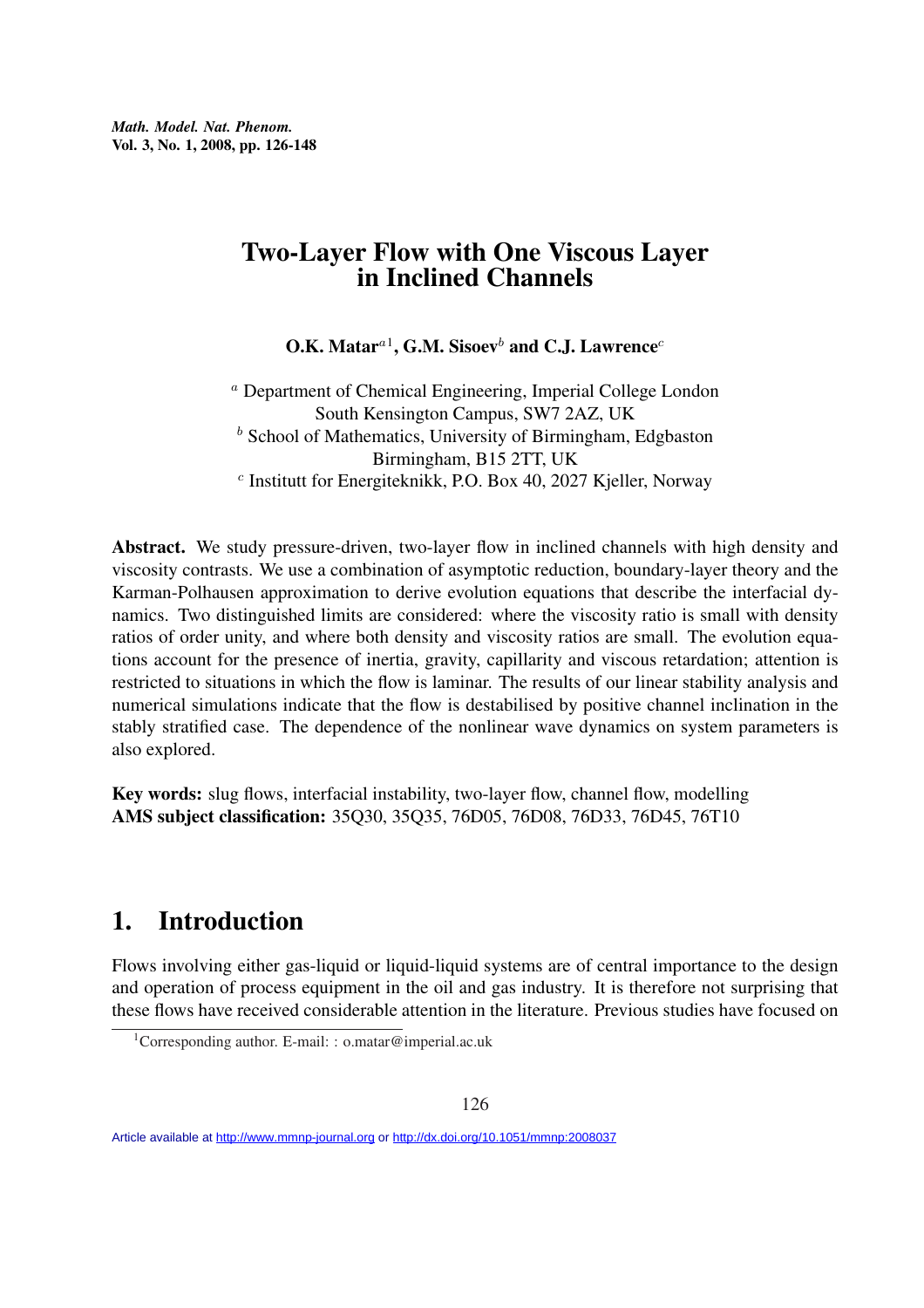predicting transitions from stratified to "slug" flows in gas-liquid systems [1]-[3]. Linear stability analyses, involving the solution of two-layer Orr-Sommerfeld problems or long-wave theory have been carried out [2], [4]-[10]. The dynamics in the nonlinear regime have also been probed using one-dimensional averaged equations [11,12] and direct numerical simulations [13]-[16]. Previous work has also examined the dynamics of multi-layer flows in the context of industrial coating flows and geophysical flows [17,18] and focused on situations wherein the upper interface is a free surface.

Long-wave theory has been used extensively in the literature to model the dynamics of interfacial waves. Studies based on this theory exploit the small aspect ratios of certain wave regimes that emerge during the flow to derive an evolution equation for the interfacial position. Tilley et al. [19] (see also [20]) used this approach to derive a highly nonlinear evolution equation for the interface separating immiscible, viscous layers in an inclined channel. From this equation, these authors then derived a generalised Kuramoto-Sivashinsky equation (KSE) and, in the limit of small advection contributions, a modified KSE; this equation possesses a cubic nonlinearity due to the two-phase nature of the flow. Through the use of weakly nonlinear and bifurcation analyses, the modified KSE was shown to exhibit hysteretic behaviour that manifested itself as jumps from small- to large-amplitude travelling waves; this behaviour is absent in KS dynamics and was interpreted as a precursor to "flooding" in gas-liquid flows.

More recently, Segin et al. [21,22] modelled situations relevant to counter-current gas-liquid flows with either fixed gas flow rate or fixed liquid flow rate and pressure drop. They used lubrication theory to derive evolution equations for the interface shape and pressure and show the development of "Lax" and "undercompressive" shocks, and rarefaction waves for different system parameters. Matar et al. [23] considered the pressure-driven channel flow of two viscous, immiscible, density-matched fluids in the context of cleaning-type applications with large viscosity contrasts. They used long-wave theory together with the Karman-Polhausen approximation to derive a single evolution equation for the thickness of the more viscous layer; this equation was shown to reduce to a modified Benney equation and the KSE for sufficiently small mean film thicknesses. Matar et al. used bifurcation theory and numerical simulations to show the development of large-amplitude interfacial waves, which for sufficiently large mean film thicknesses and/or large inertial contributions led to channel bridging; this is analogous to slug-formation in gas-liquid flows. This study, however, neglected the presence of density variations and gravitational effects, which can play an important role in the dynamics.

In this paper, we revisit the analysis of Matar et al. [23] and account for gravitational effects by considering inclined channels and density variations. We study the flow of a fast-flowing layer of one fluid past a layer of a highly viscous fluid and examine situations in which the ratio of the upper to lower fluid density is either of order unity or very low. The former and latter cases are representative of cleaning flows involving liquid-liquid systems, and gas-liquid flows, respectively. The dynamics are described in the first case by a single evolution equation for the interface, and in the second case by a two-equation system, with an additional evolution equation for the flow rate in the more viscous layer.

The rest of this paper is organised as follows. In Section 2, we provide details of the derivation of the evolution equations. A discussion of our analytical and numerical results is presented in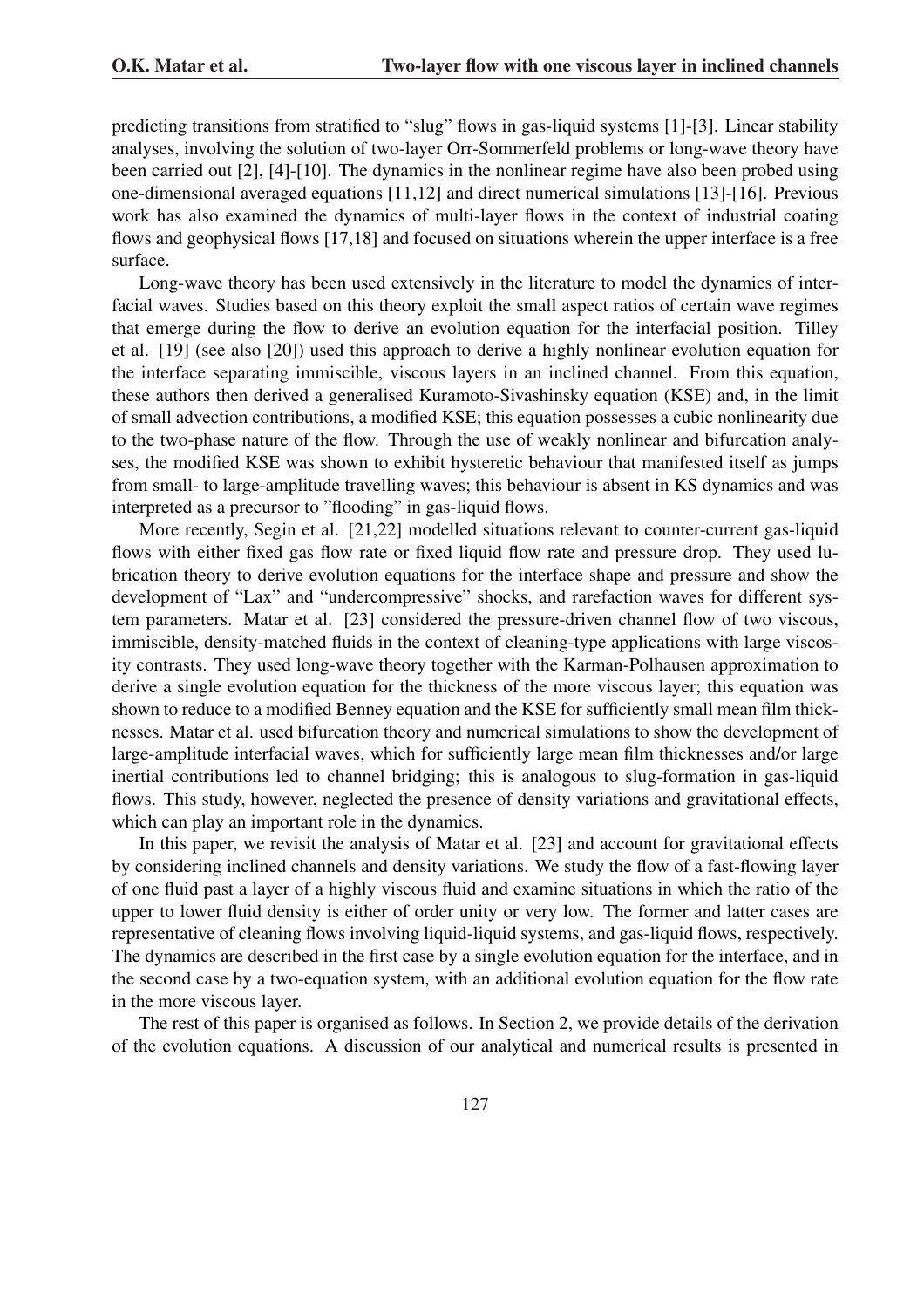Section 3. Finally, concluding remarks are provided in Section 4.

### 2. Problem formulation

We consider pressure-driven two-layer flow in a channel of height H inclined at an angle  $\theta$  measured upwards from the horizontal. Both fluids are considered Newtonian, immiscible and incompressible and the channels walls are assumed to be rigid and impermeable. The upper (lower) fluid has density and viscosity  $\rho_U$  and  $\mu_U$  ( $\rho_L$  and  $\mu_L$ ); U and L are used to designate the properties of the upper and lower fluids, respectively. The two-dimensional dynamics are modelled using rectangular coordinates  $(x, z)$  where x and z denote the directions parallel and normal to the wall, respectively. The upper and lower fluids are located in  $h \le z \le H$  and  $0 \le z \le h$ , respectively, separated by an interface at  $z = h(x, t)$  endowed with a constant interfacial tension,  $\gamma$ .

#### 2.1. Governing equations and scaling

In each layer, the governing equations correspond to the two-dimensional mass conservation and Navier-Stokes equations:

$$
U_x + W_z = 0, \t\t(2.1)
$$

$$
\rho_U(U_t + U U_x + W U_z) = -\rho_U g \sin \theta - P_x + \mu_U(U_{xx} + U_{zz}), \tag{2.2}
$$

$$
\rho_U(W_t + UW_x + WW_z) = -\rho_U g \cos \theta - P_z + \mu_U(W_{xx} + W_{zz}), \tag{2.3}
$$

$$
u_x + w_z = 0,\t(2.4)
$$

$$
\rho_L(u_t + uu_x + wu_z) = -\rho_L g \sin \theta - p_x + \mu_L (u_{xx} + u_{zz}), \tag{2.5}
$$

$$
\rho_L(w_t + uw_x + ww_z) = -\rho_L g \cos \theta - p_z + \mu_L(w_{xx} + w_{zz}), \qquad (2..6)
$$

where U, W and P denote the x- and z-components of the velocity field, and pressure in the upper fluid, respectively; the analogous variables in the lower layer are given by their lower case counterparts in Eqs.  $(2..4)-(2..6)$ ; g and t represent the gravitational acceleration and time, respectively. The subscripts  $x, z$  and t denote partial differentiation with respect to  $x, z$  and t, respectively.

At the interface,  $z = h(x, t)$ , we impose appropriate kinematic and dynamic conditions:

$$
u = U, \quad w = W, \quad w - h_t - u h_x,
$$
\n(2.7)

$$
\mu_U ((U_z + W_x)(1 - h_x^2) - 2h_x(U_x - W_z)) = \mu_L ((u_z + w_x)(1 - h_x^2) - 2h_x(u_x - w_z)),
$$
 (2.8)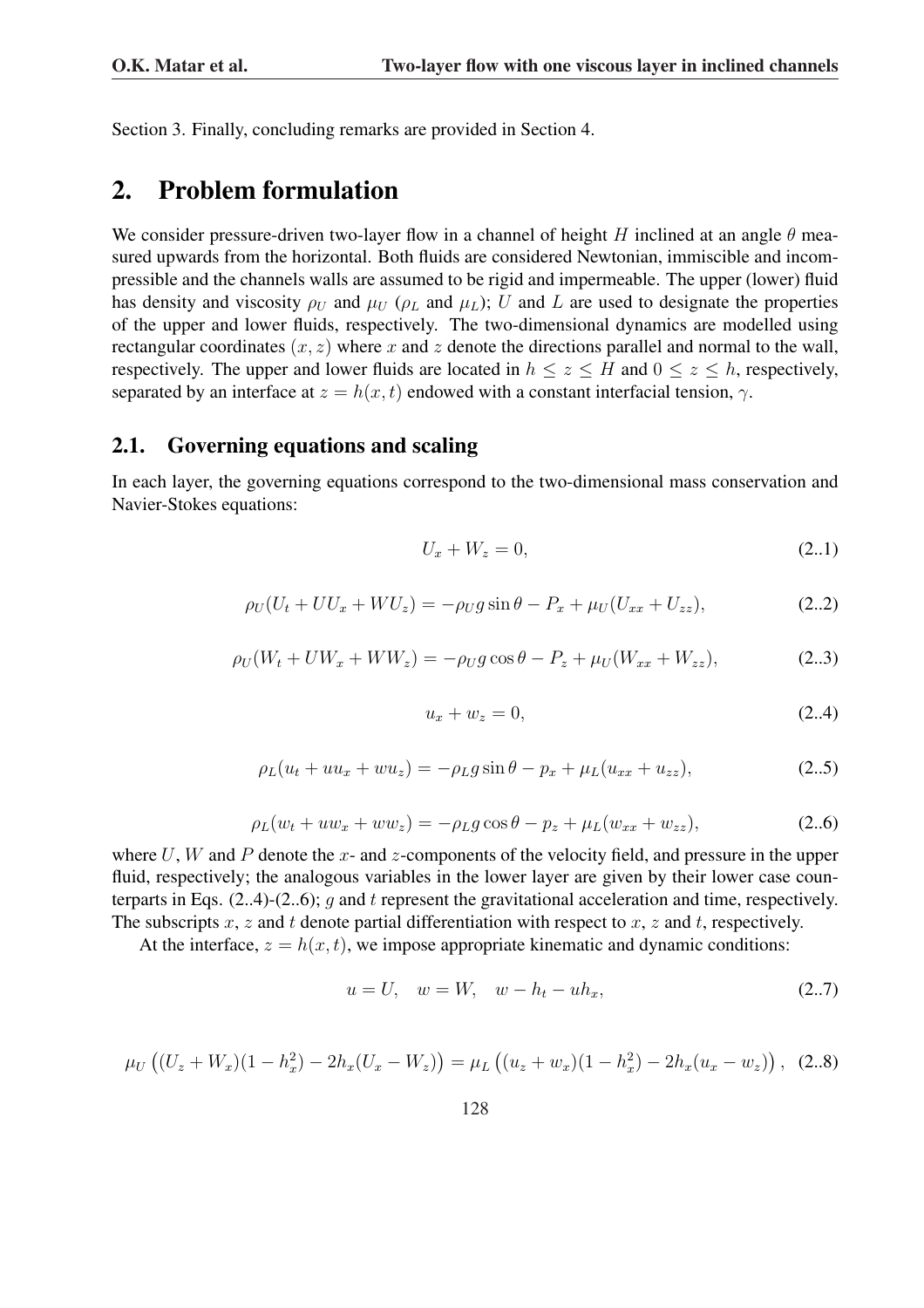$$
P - p - \frac{2\mu_U}{1 + h_x^2} \left( W_z + h_x^2 U_x - h_x (U_z + W_x) \right) + \frac{2\mu_L}{1 + h_x^2} \left( w_z + h_x^2 u_x - h_x (u_z + w_x) \right) =
$$
  

$$
\frac{\gamma h_{xx}}{(1 + h_x^2)^{3/2}}.
$$
 (2.9)

 $(1+h_x^2)^{3/2}$ 

At the upper and lower walls, we impose the no-slip and no-penetration conditions:

$$
z = 0: u = 0, w = 0,
$$
\n(2.10)

$$
z = H: \quad U = 0, \quad W = 0. \tag{2.11}
$$

The above equations and boundary conditions are rendered dimensionless using the following scaling:

$$
x = L\tilde{x}, (z, h) = H(\tilde{z}, \tilde{h}), t = (L/V)\tilde{t},
$$
 (2.12)

$$
(u, U) = V(\tilde{u}, \tilde{U}), \quad (w, W) = \delta V(\tilde{w}, \tilde{W}), \quad (p, P) = \left(\frac{\mu_U V L}{H^2}\right)(\tilde{p}, \tilde{P}), \tag{2.13}
$$

where the tildes denote the dimensionless variables and the long wave parameter is expressed by  $\delta \equiv H/L \ll 1$ . Here, V is defined as the superficial velocity in the upper layer, assumed to be constant; the appropriate choice of the length scale L will be discussed below. The dimensionless equations are then given by (following the suppression of the tildes)

$$
U_x + W_z = 0,\t\t(2..14)
$$

$$
\delta Re(U_t + U U_x + W U_z) = -G \sin \theta - P_x + \delta^2 U_{xx} + U_{zz},
$$
\n(2.15)

$$
\delta^3 Re(W_t + UW_x + WW_z) = -G\delta \cos \theta - P_z + \delta^2 (W_{zz} + \delta^2 W_{xx}), \tag{2.16}
$$

$$
u_x + w_z = 0,\t(2..17)
$$

$$
\delta \frac{m}{n} Re(u_t + uu_x + w u_z) = -\frac{m}{n} G \sin \theta - m p_x + \delta^2 u_{xx} + u_{zz},
$$
\n(2.18)

$$
\delta^3 Re(w_t + uw_x + ww_z) = -\frac{m}{n} G \delta \cos \theta - mp_z + \delta^2 (w_{zz} + \delta^2 w_{xx}). \tag{2.19}
$$

The dimensionless interfacial conditions are expressed by

$$
u = U, \ \ w = W, \ \ w - h_t - uh_x = 0,
$$
\n<sup>(2..20)</sup>

$$
m[(U_z + \delta^2 W_x)(1 - \delta^2 h_x^2) - 2\delta^2 h_x (U_x - W_z)] = (u_z + \delta^2 w_x)(1 - \delta^2 h_x^2) - 2\delta^2 h_x (u_x - w_z), (2..21)
$$
  
\n
$$
P - p - \frac{2\delta^2}{1 + \delta^2 h_x^2} [W_z + \delta^2 h_x^2 U_x - h_x (U_z + \delta^2 W_x)] + \frac{\delta^2}{m} \frac{2}{1 + \delta^2 h_x^2} [w_z + \delta^2 h_x^2 u_x - h_x (u_z + \delta^2 w_x)]
$$
\n(2..22)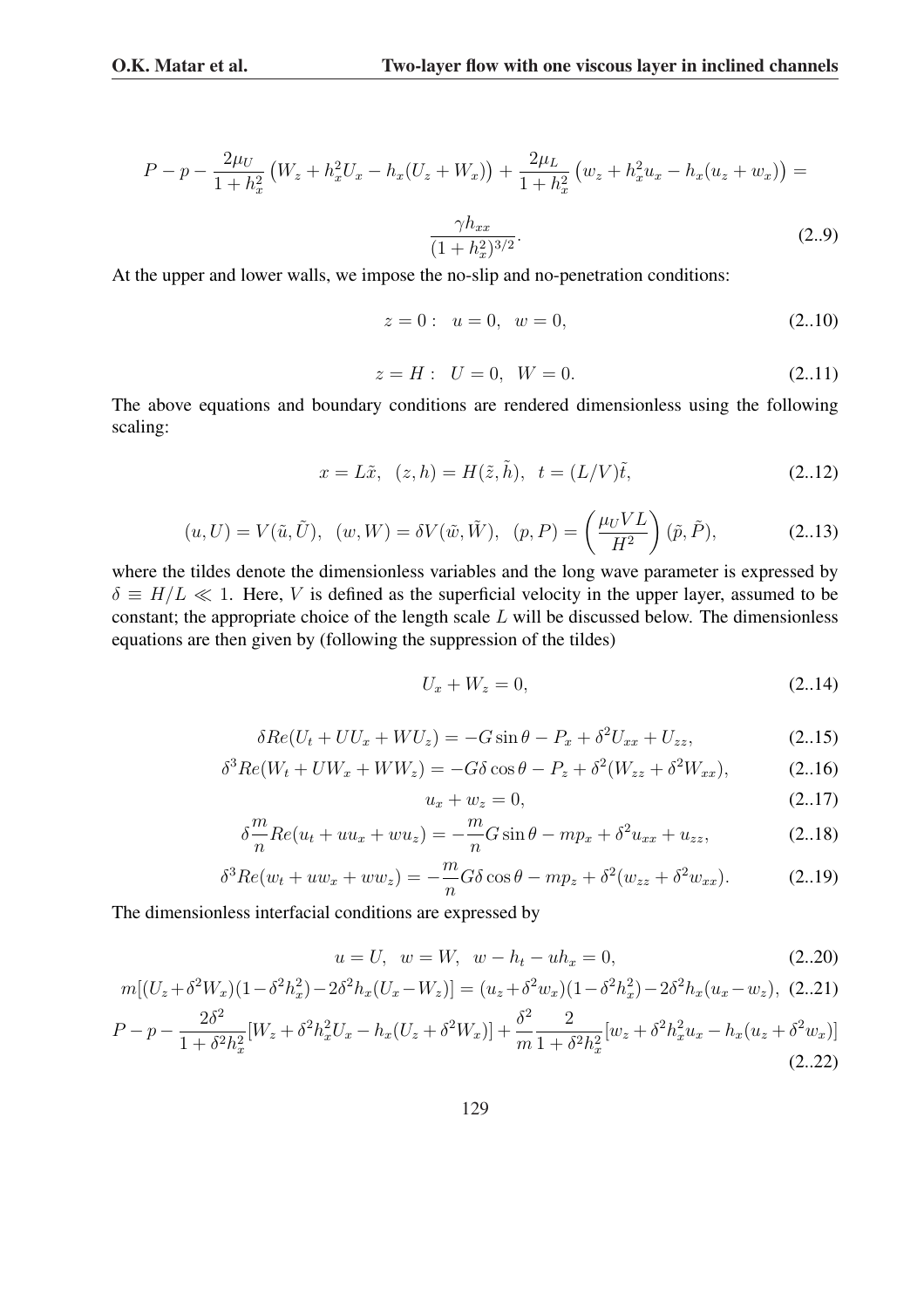$$
=\delta^3\frac{h_{xx}}{Ca(1+\delta^2h_x^2)^{3/2}},
$$

while the boundary conditions at the walls remain unchanged from Eqs.  $(2..10)$  and  $(2..11)$  (except that the upper wall is now at  $z = 1$ ). Here the dimensionless parameters are the inclination angle,  $\theta$ , the viscosity ratio, m, and density ratio, n, a Reynolds number for the upper layer  $Re$ , a Capillary number, Ca, and a gravitational parameter, G:

$$
m \equiv \frac{\mu_U}{\mu_L}, \ \ n \equiv \frac{\rho_U}{\rho_L}, \ \ Re \equiv \frac{\rho_U V H}{\mu_U}, \ \ Ca \equiv \frac{\mu_U V}{\gamma}, \ \ G \equiv \frac{\rho_U g H^2}{\mu_U V}.
$$
 (2.23)

### 2.2. The first distinguished limit:  $m \sim \delta$ ,  $n = O(1)$

Here, we consider the case of small viscosity ratios and density ratios of order unity, characterized by the distinguished limit,  $m \sim \delta$  and  $n = O(1)$ . We therefore introduce the following re-scalings

$$
Re = \frac{\overline{Re}}{\delta}, \quad Ca = \delta^3 \overline{Ca}, \quad (u, w) = m(\bar{u}, \bar{w}), \quad t = \frac{\bar{t}}{m}, \tag{2.24}
$$

where the length scale is chosen as  $L \equiv H/m$  and drop terms of  $O(\delta)$  to obtain the reduced set of equations

$$
U_x + W_z = 0, \quad \overline{Re}(UU_x = WU_z) = -G\sin\theta - P_x + U_{xx}, \quad P_z = -\delta G\cos\theta,\tag{2.25}
$$

$$
\bar{u}_x + \bar{w}_z = 0, \quad \rho_x = -\frac{G \sin \theta}{n} + \bar{u}_{xx}, \quad \rho_z = -\frac{1}{n} \delta G \cos \theta \tag{2.26}
$$

and interfacial conditions

$$
U = W = 0, \quad \bar{w} - h_{\bar{t}} - \bar{u}h_x = 0, \quad U_z - \bar{u}_z \equiv \tau_i, \quad P - p = \frac{h_{xx}}{\bar{C}a}.
$$
 (2.27)

The wall conditions remain unchanged from Eqs. (2..10) and (2..11).

The mass conservation equations and the momentum equation in the upper fluid are each integrated through the respective layer to obtain

$$
\int_{h}^{1} U dz = Q = Q_0 \equiv 1,
$$
\n(2..28)

$$
\overline{Re} \left( \int_h^1 U^2 dz \right)_x + (1 - h)(P_x + G \sin \theta) + \tau_w + \tau_i = 0, \tag{2.29}
$$

$$
h_t + q_x = 0,\t\t(2..30)
$$

where  $\tau_i \equiv U_z|_h$ ,  $\tau_w \equiv -U_z|_l$  and  $q =$  $h$  $\overline{u}_0^n$   $\overline{u}$  dz is the flow rate in the more viscous layer. The velocity in the lower layer,  $\bar{u}$ , which satisfies the interfacial and wall conditions is given by

$$
\bar{u} = (p_x + \frac{G}{n}\sin\theta)(\frac{z^2}{2} - zh) + \tau_i z.
$$
 (2..31)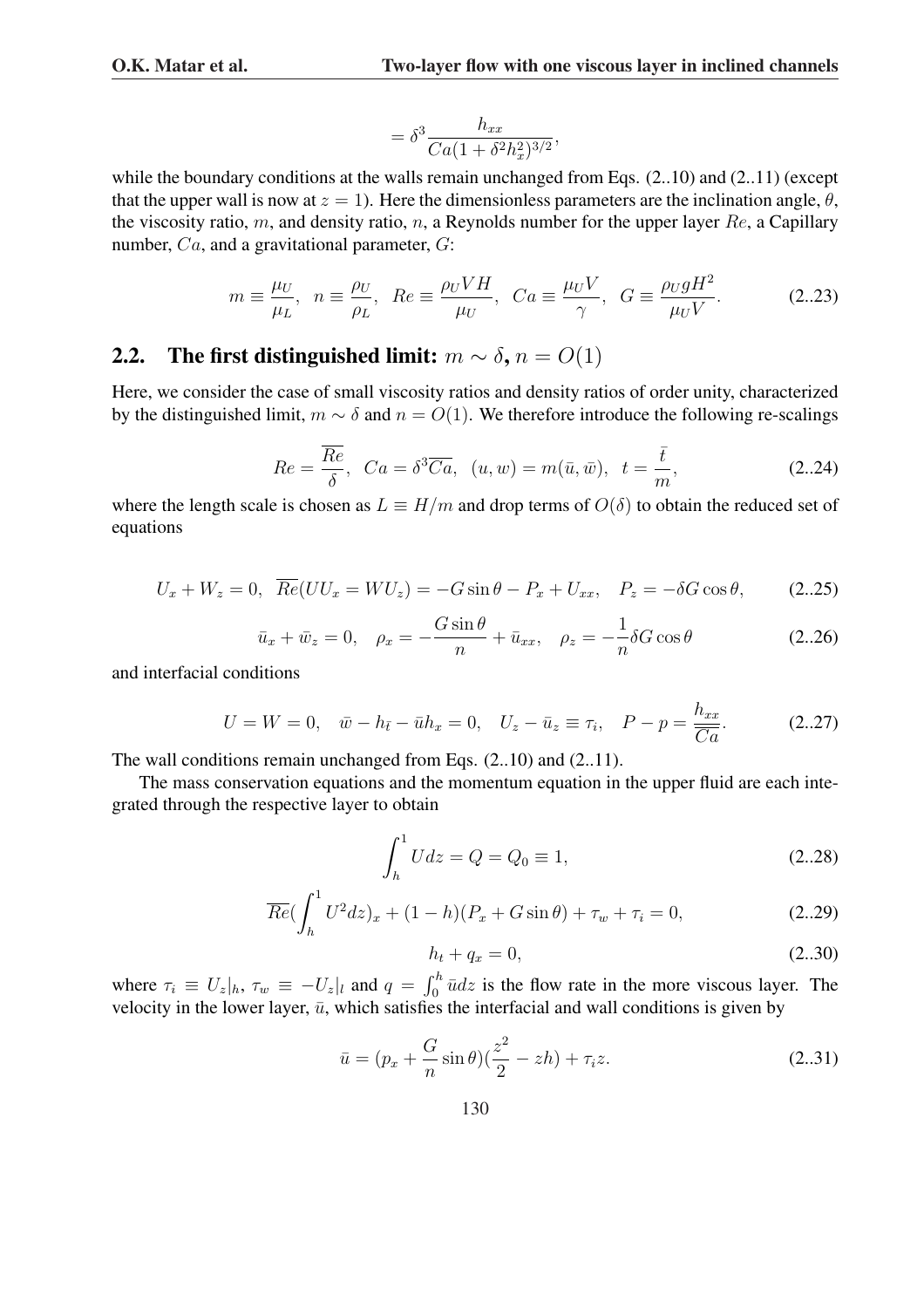The pressure gradient in the upper layer is given by

$$
P_x = (p|h)_x + \delta G \cos \theta h_x + \frac{h_{xxx}}{\overline{Ca}}.\tag{2.32}
$$

Making use of the following closure relation for  $U$ , which satisfies the boundary conditions at  $z = h$  and  $z = 1$ , as well as the flow constraint,

$$
U = -\frac{6}{(1-h)^3} [z^2 - z(1+h) + h]
$$
 (2..33)

yields the following expression for  $P_x$  from Eq. (2..29)

$$
P_x = -G\sin\theta - \frac{6}{5(1-h)^3}(10 + \overline{Re}h_x).
$$
 (2..34)

Thus, an expression for the interfacial pressure gradient,  $(p|_h)_x$ , can be obtained

$$
(p|h)_x = -G(\sin\theta + \delta h_x \cos\theta) - \frac{6}{5(1-h)^3}(10 + \overline{Re}h_x) - \frac{h_{xxx}}{\overline{Ca}}
$$

from which the pressure gradient in the lower layer is then given by

$$
p_x = (p|h)_x + \frac{1}{n}\delta G \cos\theta h_x
$$
  

$$
= -\frac{6}{5(1-h)^3}(10 + \overline{Re}h_x) - \frac{h_{xxx}}{\overline{Ca}} + G[-\sin\theta + \delta\cos\theta(\frac{1}{n} - 1)h_x].
$$
 (2..35)

Substitution of Eq. (2..35) into Eq. (2..31) and the resultant equation into Eq. (2..30) finally yields an evolution equation for the interfacial position after the introduction of the following re-scalings,  $(x,\bar{t}) = (3\overline{Ca})^{-1/3}(\hat{x},\hat{t})$ :

$$
h_t + \left[\frac{S}{(1-h)^3}h^3h_x + \frac{h^2(3+h)}{(1-h)^3} - \frac{\bar{G}}{3}h^3(\sin\theta + \Delta\cos\theta h_x) + h^3h_{xxx}\right]_x = 0.
$$
 (2..36)

Here,  $S \equiv \frac{2}{5} \overline{Re}(3\overline{Ca})^{1/3}$ ,  $\bar{G} \equiv G(\frac{1}{n} - 1)$  and  $\Delta \equiv \delta(3\overline{Ca})^{1/3} = (3\overline{Ca})^{1/3}$  and and the carets have been suppressed.

### 2.3. The second distinguished limit:  $m \sim \delta^{1/2}$ ,  $n \sim \delta$

Here, we consider the case of small viscosity and density ratios, characterized by the distinguished limit  $m \sim \delta^{1/2}$  and  $n \sim \delta$ ; this is appropriate for gas-liquid systems. We introduce Eq. (2..24) along with  $m = \bar{m}\delta^{1/2}$  and  $n = \delta$  into Eqs. (2..14)-(2..22) in order to obtain the following leading order equations, where the length scale is chosen as  $L = H/n$ 

$$
U_x + W_z = 0, \quad \overline{Re}(UU_x + WU_z) = -G\sin\theta - P_x + U_{zz}, \quad P_z = -\delta G\cos\theta,\tag{2.37}
$$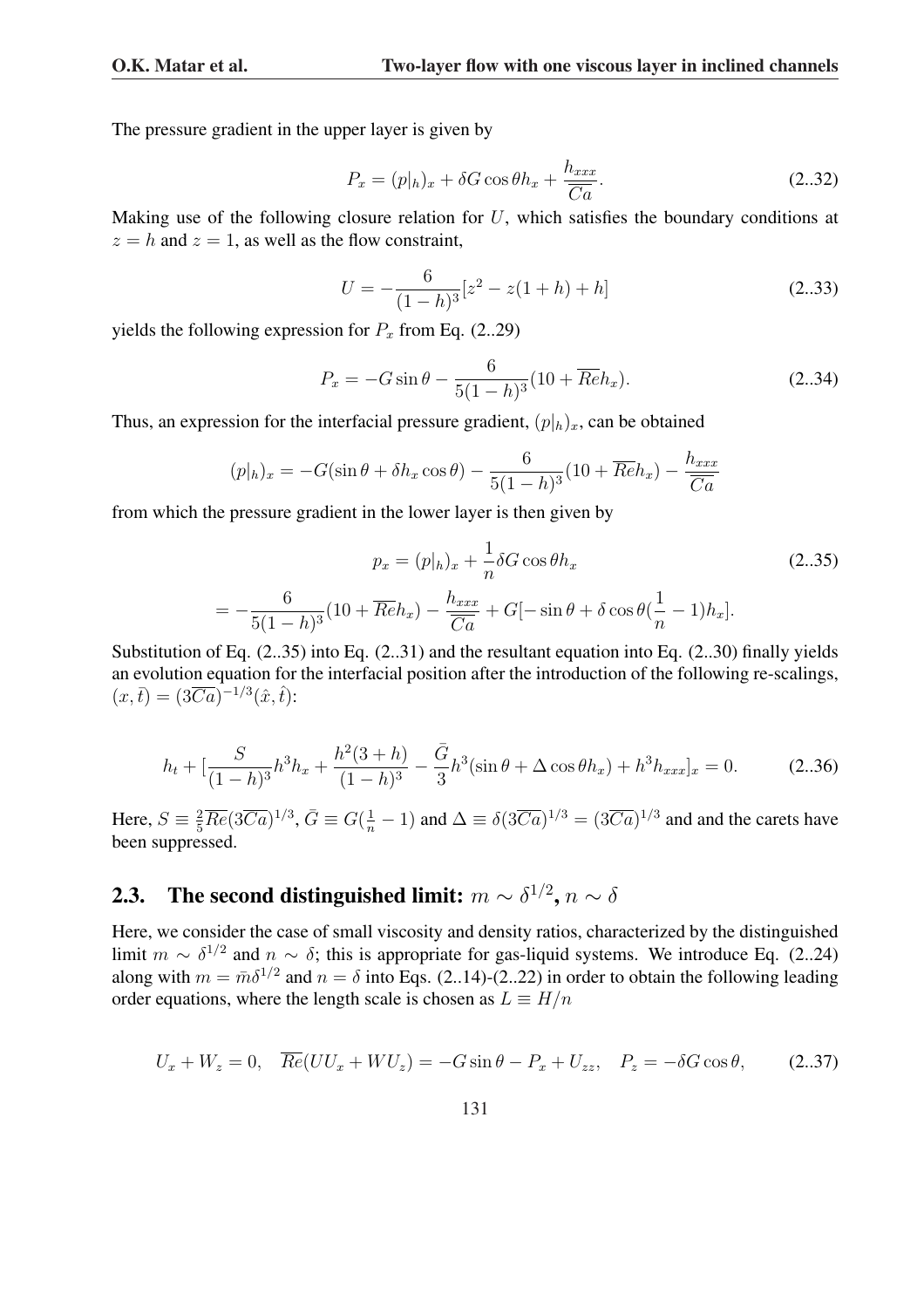$$
\bar{u}_x + \bar{w}_z = 0, \quad \overline{m}^2 \overline{Re} (\bar{u}_{\bar{t}} + \bar{u}\bar{u}_x + \bar{w}\bar{u}_z) = -\overline{G} \sin \theta - p_x + \bar{u}_{zz}, \quad p_z = -\overline{G} \delta \cos \theta. \tag{2.38}
$$

Here, we have also scaled gravitational effects in the lower layer by setting  $G = \bar{G}\delta/(1-\delta) \sim \bar{G}\delta$ ; these effects enter the upper layer equations at  $O(\delta)$ , but we have retained all gravitational terms to allow direct comparison with the previous limiting case of section IIB. Note further the presence of inertia in the lower fluid equations at leading order. The boundary and interfacial conditions remain unaltered from Eqs. (2..10), (2..11) and (2..27).

We proceed as in Section 2.2 by integrating the  $z$ -momentum equations in each layer and making use of the integrated x-momentum equation in the upper layer [expressed by Eq. (2..29) with U given by the closure relation, Eq.  $(2..33)$ ] and the normal stress boundary condition; this, then, yields the same form for the pressure gradient in the lower layer as in (2..35). We use integral theory in the lower layer in conjunction with the following closure relation for  $\bar{u}$ , which satisfies the boundary conditions at the interface and bottom wall

$$
\bar{u} = z\tau_i + \frac{3}{2h}(\frac{\tau_i}{2} - \frac{q}{h^2})(z^2 - 2hz),\tag{2..39}
$$

where  $\tau_l$  is obtained from (33) as before. Integration of the x-momentum equation in the lower layer from 0 to h, followed by substitution of Eqs. (2..33) and (2..35) into this equation yields an evolution equation for the flow rate in the lower layer,  $q$ 

$$
\overline{m}^2 \overline{Re}(q_{\overline{t}} + I_x) = -3\frac{q}{h^2} + 6/5\overline{Re}\frac{hh_x}{(1-h)^3} + \frac{3(3+h)}{(1-h)^3} - \overline{G}h(\sin\theta + \delta\cos\theta h_x) + \frac{hh_{xxx}}{\overline{Ca}}, (2.40)
$$

where

$$
I \equiv \int_0^h \bar{u}^2 dz = \frac{3}{10h} \left( 4q^2 + \frac{h^2q}{(1-h)^2} + \frac{h^4}{(1-h)^4} \right).
$$

This equation is coupled to

$$
h_{\bar{t}} + q_x = 0,\t\t(2..41)
$$

which was obtained via integration of the continuity equation in the lower layer and application of the kinematic and wall boundary conditions. Introduction of  $(x,\bar{t}) = (3\overline{Ca})^{-1/3}(\hat{x},\hat{t})$  finally yields a rescaled evolution equation for  $q$  (after suppressing the carets), which is coupled to Eq. (2..41):

$$
q_t + I_x = \frac{6}{5\overline{m}^2} \left( \frac{hh_x}{(1-h)^3} + \frac{1}{S} \left[ -\frac{q}{h^2} + \frac{3+h}{(1-h)^3} - \frac{\overline{G}}{3} h(\sin\theta + \Delta\cos\theta h_x) + hh_{xxx} \right] \right), \quad (2.42)
$$

where the definitions of S,  $\overline{G}$  and  $\Delta$  remain unaltered from Section 2.2.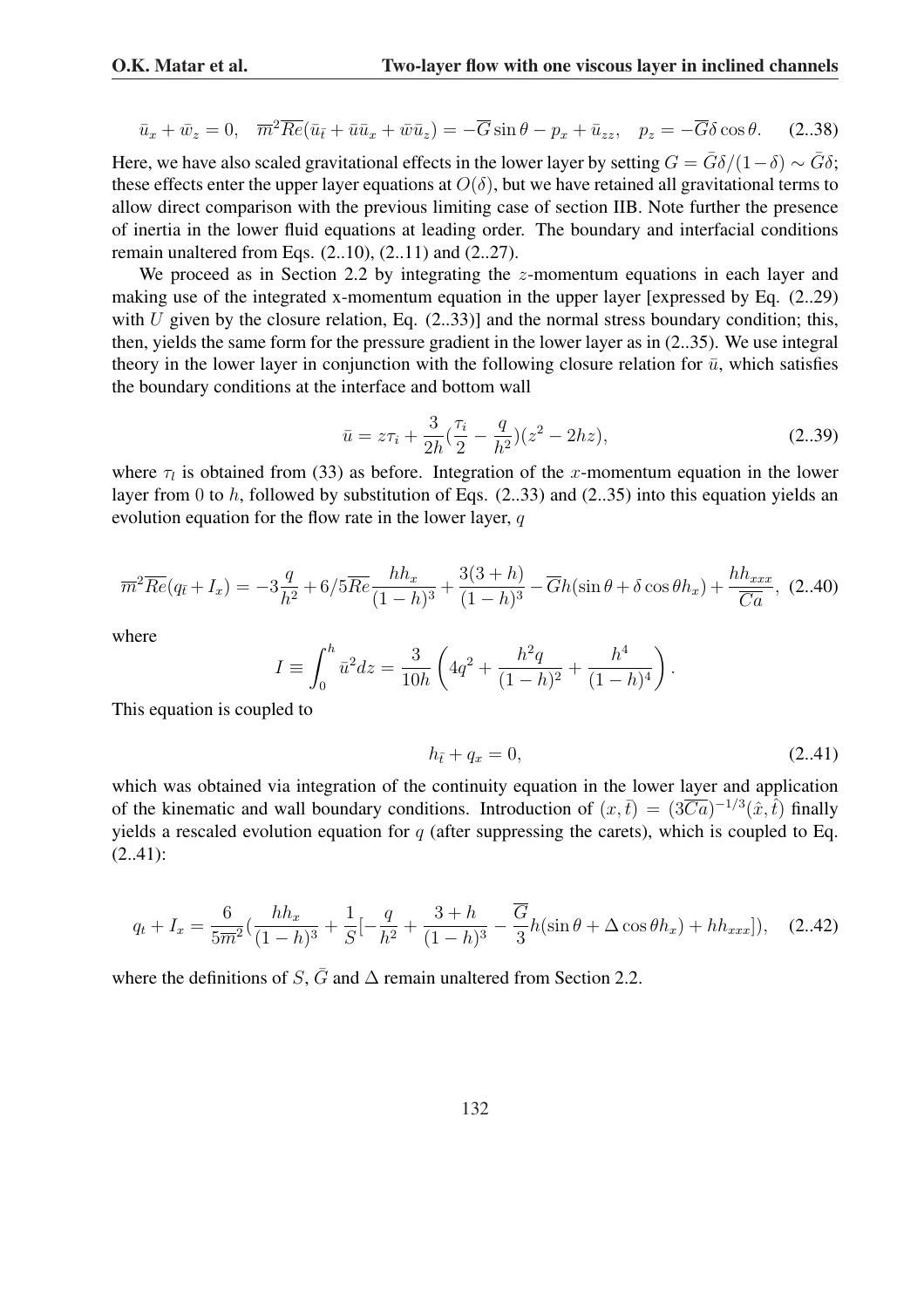#### 2.4. Limiting cases

Here, we examine a number of limiting cases of interest and elucidate the connections between Eqs. (2..36), (2..41) and (2..42) and related equations in the literature used to model the dynamics of single and two-layer flows. We consider Eq. (2..36) first.

First we consider downwards inclined flow with strong gravitational effects and negligible inertia; we set  $S \to 0$  and  $(x, t, h) = (\frac{3}{\hat{G}})^{1/2}(\hat{x}, \hat{t}, \hat{h})$  in which  $-\bar{G}\sin\theta = \hat{G}$  so that Eq. (2..36) becomes (after suppressing the carets)

$$
h_t + (h^3)_x + [h^3 h_{xxx} - \cot(\alpha)(3Ca^{1/3})h^3 h_x]_x = 0 + O(\hat{G}^{-1/2}),
$$
\n(2.43)

where we have set  $\theta = -\alpha$ ; note that the interfacial stress term in Eq. (2..36),  $h^2(3+h)/(1-h)^3$ , is a higher order term. This equation has been derived previously in the literature using lubrication theory to model the dynamics of films flowing down inclined planes in the presence of contact lines [24]. Equation (2..43) admits travelling wave solutions that exhibit thickened ridges in the vicinity of the contact lines; these ridges are unstable to transverse disturbances, which give rise to fingering. Detailed modelling of these fingering patterns has been carried out using the twodimensional version of Eq. (2..43) [25].

In the limit of negligible inertia and weak gravitational effects, we set  $S \to 0$ ,  $x = 3^{-3} \bar{G}^2 \hat{t}$ ,  $t = \bar{G}^{-1}\hat{t}$  and  $h = 3^{-4}\bar{G}^3\hat{h}$ . As a result, Eq. (2..36) reduces to (after suppressing the carets)

$$
h_t + [h^2 + h^3 h_{xxx}]_x = 0 + O(\overline{G}^3)
$$
\n
$$
h_t + q_x = 0.
$$
\n(2.44)

In the absence of intermolecular forces and substrate translation, Eq. (44) has previously been used to study the dynamics and stability of thin films climbing up vertical substrates under the action of thermally-induced Marangoni stresses [25].

Equation (2..36) also reduces to an equation studied by Matar et al. [23] by either  $\bar{G} \rightarrow 0$  and  $\theta \neq 0$ , or  $\overline{G} \neq 0$ ,  $\theta = 0$  and  $Ca \rightarrow 0$ ; the latter limit corresponds to that of horizontal channels and very strong capillary effects. Note that Matar et al. [23] have also shown that it is possible to derive a Benney-type equation and the Kuramoto-Sivashinsky equation from Eq. (2..36).

Equations (2..41) and (2..42), which were derived in the limit of small density ratios, reduce to Eq. (2..36) by letting  $\overline{m} \to 0$ . It is also possible to set  $\theta = -\pi/2$ ,  $x = \overline{G}^{-5/11}\overline{x}$ ,  $t = \overline{G}^{-8/11}\overline{t}$ ,  $h = \bar{G}^{-4/11}\bar{h}$  and  $q = \bar{G}^{-1/11}\bar{q}$  so that Eqs. (2..41) and (2..42) become (after suppressing the caret decoration)

$$
q_t + \frac{6}{5}(\frac{q^2}{h})_x = \frac{1}{C}[\frac{h}{3} + hh_{xxx} - \frac{q}{h^2}] + O(\overline{G}^{-7/11}),
$$
\n(2.45)

where  $C \equiv \frac{6}{5m^2S}$  is equivalent to the parameter  $\delta$  in the Shkadov equations [26,27] to which Eqs. (2..41) and (2..42) reduce for  $\theta = -\pi/2$  and  $\bar{G} \gg 1$ . These equations have been previously used to study the dynamics of falling films. Note that it is also possible to derive the Kuramoto-Sivashinsky equation from Eq. (2..45) for travelling waves of sufficiently small amplitude.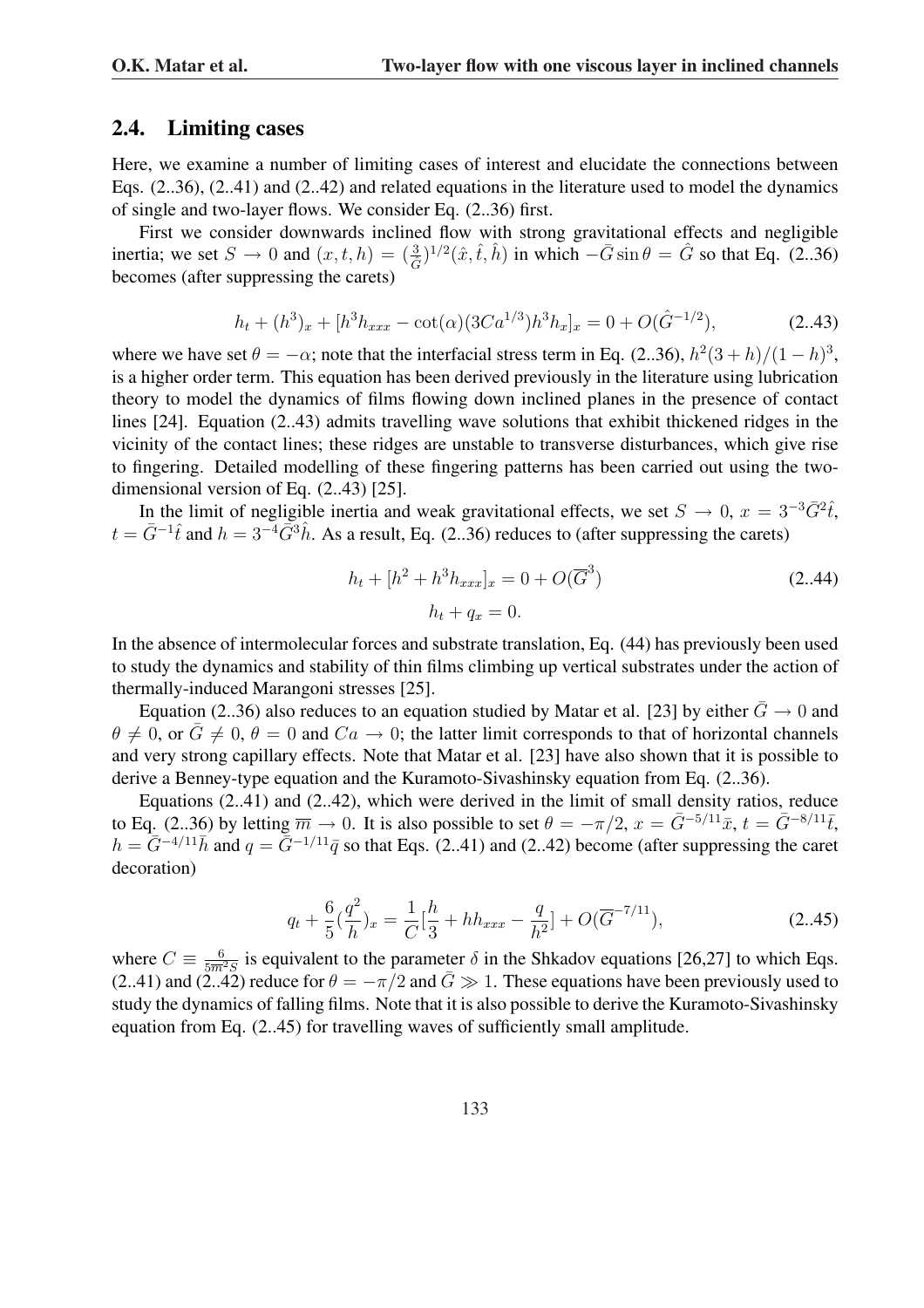### 3. Results

#### 3.1. Linear stability analysis

We linearise Eq. (2..36) about a steady-state thickness,  $h_0$ , using normal modes:  $h(x, t) = h_0 +$  $h_1e^{ikx}e^{\omega t}$ ; here, k and  $\omega$  represent a real disturbance wavenumber and a complex growth rate, respectively, and  $h_1/h_0 \ll 1$ . This leads to the following expression for  $\omega$ :

$$
\omega = k^2 h_0^3 \left[ \left( \frac{S}{(1 - h_0)^3} - \frac{\overline{G}}{3} \Delta \cos \theta \right) - k^2 \right] + i \frac{k h_0 [\overline{G} \sin \theta (1 - h_0)^4 h_0 - 6(1 + h_0)]}{(1 - h_0)^4}.
$$
 (3.1)

Inspection of Eq. (3..1) reveals that the flow is linearly unstable provided that

$$
S > S_c \equiv \frac{\overline{G}}{3} \Delta \cos \theta (1 - h_0)^3. \tag{3.2}
$$

Then wavenumbers in the range  $0 < k < k<sub>c</sub>$  are unstable, where  $k<sub>c</sub>$  is the wavenumber associated with the cut-off mode, given by

$$
k_c = \left(\frac{S}{(1-h_0)^3} - \frac{\overline{G}}{3} \Delta \cos \theta\right)^{1/2}
$$
\n(3.3)

A most dangerous mode also exists with wavenumber  $k_m = k_c /$ √  $\overline{2}$  and growth rate  $\omega_m = k_c^4 h_0^3 / 4$ . From Eq. (3..2), it is clearly seen that although inertia is destabilising for all values of  $\theta$ , with its effect becoming more pronounced for increasing  $h_0$ , while the direct effect of gravity is stabilising for  $n < 1$ . However, for a given flow rate  $q_0$  of the lower fluid, the equilibrium interface height is determined by

$$
q_0 = \frac{h_0^2(3+h_0)}{(1-h_0)^3} - \frac{\bar{G}}{3}h_0^3\sin\theta,
$$

so that increasing gravity will generally act to increase (decrease)  $h_0$  for upwards (downwards) inclined flows, as shown in Figure 1a. Hence the overall effect of gravity can be destabilising for fixed flow rates in upwards inclined flows.

The dependence of  $S_c$  on  $h_0$  is shown in Figure 1b for situations in which  $\bar{G} > 0$ . As shown in Figure 1, decreasing  $h_0$  and  $\bar{G}$  increases  $S_c$  and is therefore stabilising; this can be interpreted as an increase in velocity V required to drive instability in the two-layer system. Increasing ∆ and/or  $\theta$  has the same effect as decreasing  $h_0$  and  $\overline{G}$ .

We have also investigated the linear stability characteristics of Eqs.  $(2..41)$  and  $(2..42)$  by linearising these equations about the following steady state,  $h = h_0$  and

$$
q = q_0 = \frac{h_0^2 (3(3+h_0) - \bar{G}(1-h_0)^3 h_0 \sin \theta)}{3(1-h_0)^3},
$$

using a normal modes expansion  $(h, q)(x, t) = (h_0, q_0) + (h_1, q_1)e^{i\lambda x}e^{\omega t}$  where k and  $\omega$  are defined as above. Solution of the linearised equations for the disturbance growth,  $\omega_r$ , leads to the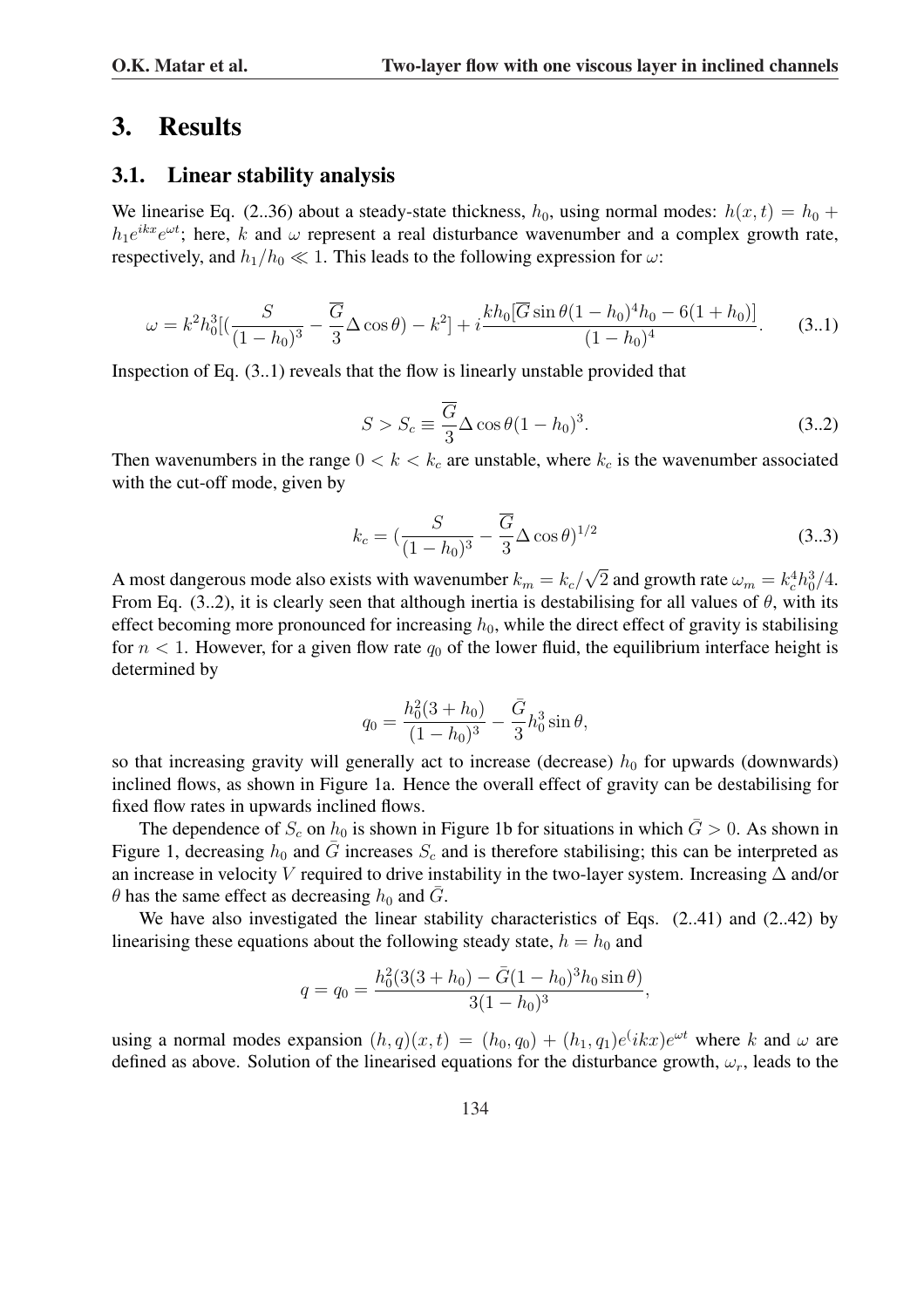

Figure 1: 1 (a) The dependence of  $h_0$  on  $\overline{G} \sin \theta$  for given flow rates  $q_0$  =  $10^{-3}$ ,  $10^{-2}$ ,  $10^{-1}$ ,  $1$ ,  $10$ ,  $10^{2}$ ,  $10^{3}$  (upper curve). Note the existence of three solutions for large  $\overline{G}$  sin  $\theta$  and small  $q_0$ . (b) The dependence of  $S_c$  on  $h_0$  at criticality for  $\overline{G} = 1$  (solid line),  $\overline{G} = 10$ (dotted line) and  $\bar{G} = 100$  (dashed line),  $\Delta = 0.1$  and  $|\theta| = \pi/3$ .

results shown in Figure 2. The dispersion curves shown in this figure are paraboloidal with a band of wavenumbers for which  $\omega_r > 0$  indicating the presence of a linear instability. This band exhibits well-defined 'cut-off' and 'most dangerous' modes at intermediate values of  $k$ , defined as  $k_c$  and  $k_m$ , respectively; for  $k = k_m$ ,  $\omega \equiv \omega_m$ . As shown in Figure 2,  $\omega_m$  is maximised for an intermediate value of  $\overline{m}$ . The value of  $k_c$ , however, increases monotonically with increasing  $\overline{m}$ . From Figure 2b, it can be seen that, in the linear regime, declining the channel is destabilising (for fixed  $h_0$ ), leading to a marginal increase in  $k_m$  and  $\omega_m$  but a more significant increase in  $k_c$ . The effect of increasing ∆ was found to be strongly stabilising due to a concomitant increase in the relative significance of the stabilising hydrostatic component of the gravitational forces, as shown in Figure 2c. Finally, increasing  $\bar{G}$  (with fixed  $h_0$ ), destabilises linear disturbances in negatively inclined channels, as can be seen upon inspection of Figure 2d,e. The linear theory predictions will be compared with the results of the numerical simulations of the flow behaviour in the nonlinear regime. These are presented next.

#### 3.2. Numerical simulations

The numerical procedure used to carry out the computations in this work is based on finite element collocation to discretise the spatial derivatives and Gear's method to advance the solution in time. Up to 8000 grid points were used to obtain numerical solutions in the range  $0 < x < L<sub>c</sub> = 300$ starting from

$$
h(x,0) = h_0 + 0.01 \times e^{-10(x-50)^2},
$$
\n(3.4)

$$
q(x,0) = q_0 = \frac{h_0^2 (3(3+h_0) - \overline{G}(1-h_0)^3 h_0 \sin \theta)}{3(1-h_0)^3}
$$
(3.5)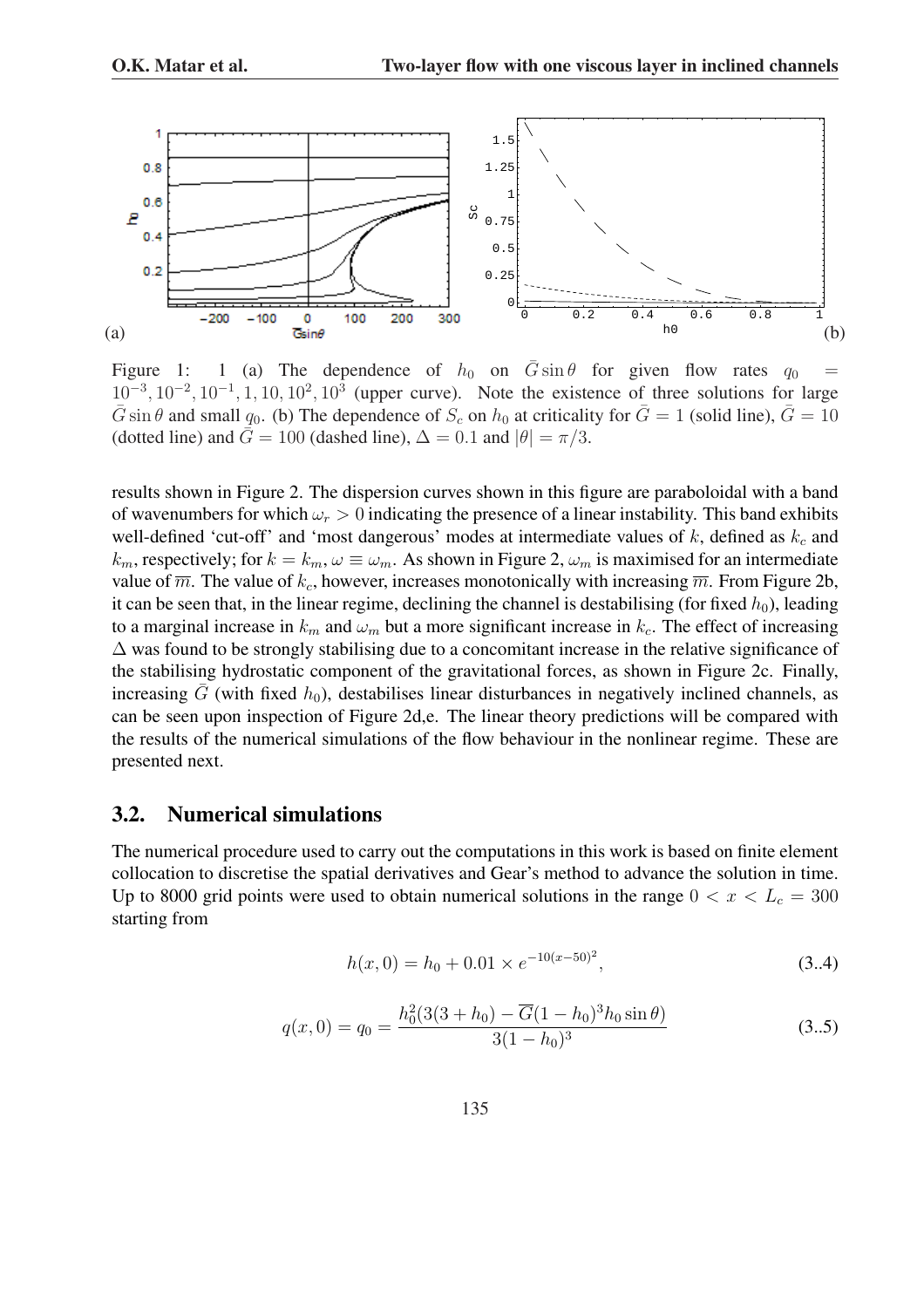

Figure 2: The dependence of the growth rate on system parameters. (a) Effect of  $\overline{m}$ :  $\overline{m}$  = 1, 0.1, 0.01 shown by dashed, dotted and solid lines, respectively; (b) effect of  $\theta$  :  $\theta = -\pi/3$ , 0,  $\pi/3$ shown by dashed, dotted and solid lines, respectively; (c) effect of  $\Delta$  :  $\Delta$  = 0, 2, 10 shown by dashed, dotted and solid lines, respectively; effect of  $\overline{G}$  :  $\overline{G}$  = 0, 20, 100 shown by dashed, dotted and solid lines, respectively, with  $\theta = -\pi/3$  and  $\theta = \pi/3$  in (d) and (e), respectively. Unless stated otherwise, the parameter values are  $\overline{m} = 1$ ,  $h_0 = 0.3$ ,  $S = 10$ ,  $\overline{G} = 20$ ,  $\theta = 0$  and  $\Delta = 0.3$ .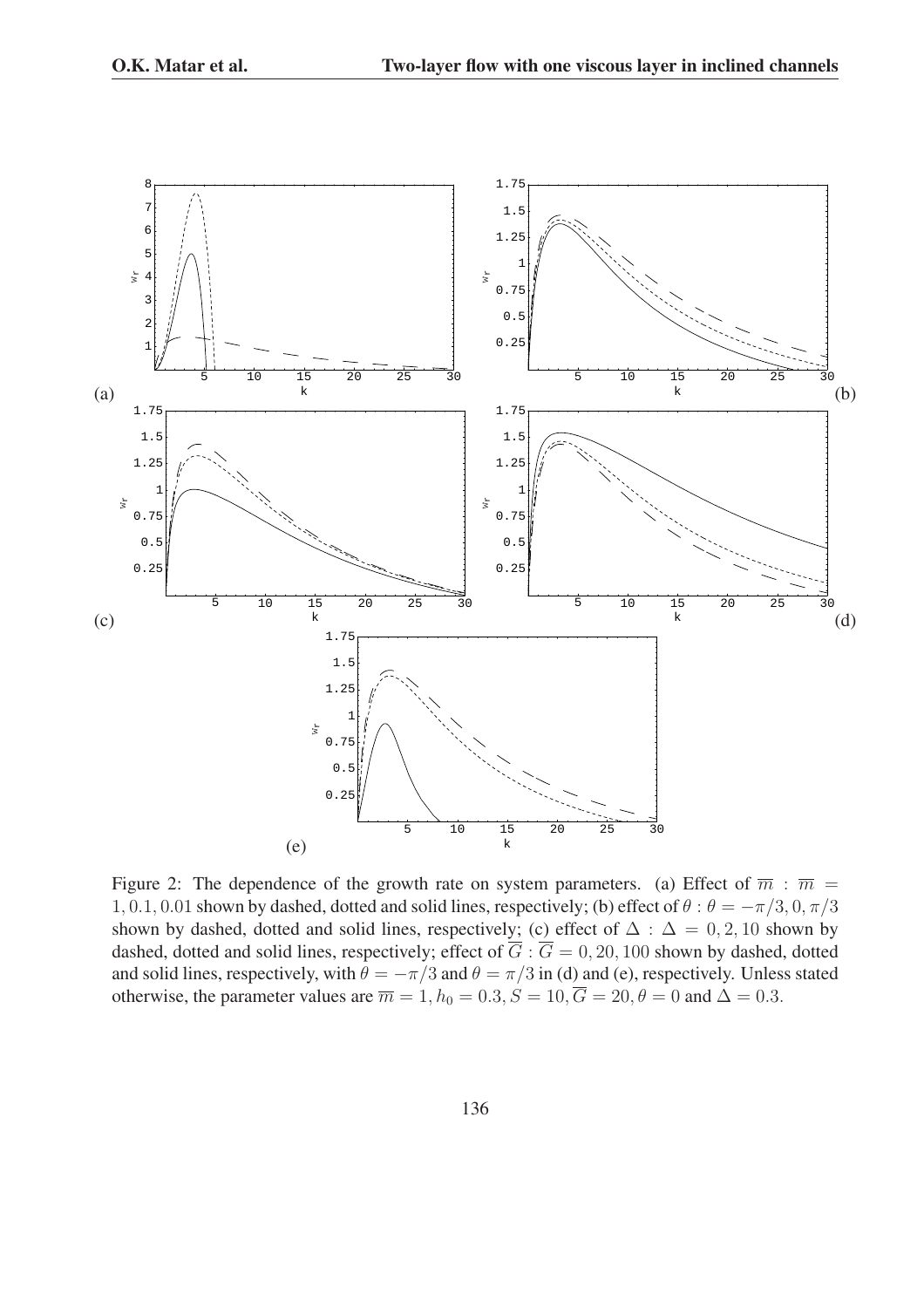subject to the following boundary conditions,

$$
(h,q)(0,t) = (h_0, q_0), \quad h_{xxx}(0,t) = 0, \quad (h_x, h_{xxx}q_x)(L_c, t) = 0;
$$

here,  $L_c$  is the length of the computational domain. The initial condition for q, given by Eq. (3..5), and associated boundary conditions are imposed only when Eqs. (2..42) and (2..43) are solved. In order to characterise the interfacial waviness, and provide a measure of instability, the following integral function is introduced

$$
W(t) = \frac{1}{L_c} \int_0^{L_c} (h - h_0)^2 dx.
$$
 (3.6)

We begin the presentation of our results by examining the spatio-temporal evolution of the interface associated with the first distinguished limit,  $m \sim \delta$  and  $n = O(1)$ , for a horizontal channel; this is shown in Figure 3 for  $h_0 = 0.3$ ,  $S = 10$ ,  $\bar{G} = 10$ ,  $\theta = 0$  and  $\Delta = 0.3$ . The perturbation provided by the initial condition is convected downstream and leads to the formation of large-amplitude waves, as shown by the space-time plot in Figure 3a. Two regions may be distinguished and are shown in Figure 3b: a region populated by closely-spaced waves and a mean thickness lower than  $h_0$ , and another region located downstream of the first one, which exhibits solitary-wave formation (see Figure 3c); these correspond to waves of large amplitude separated by regions in which the interface is flat and is approximately equal to  $h_0$ . Those results are similar to these obtained by Matar et al. [23] who also showed that increasing  $h_0$  and/or S leads to interface destabilisation characterised by the formation of waves of larger amplitude and the possibility of channel bridging. We focus below on the effect of gravity on the dynamics.

The effect of  $\bar{G}$  on the h-profiles is shown in Figure 4 for the case of horizontal channels. It is clearly seen that increasing  $G$  stabilises the interface; this is reflected by a decrease in wave amplitude and interfacial waviness, as shown in Figure 4d. This stabilising effect is due to the hydrostatic component of the gravitational forces, which gives rise to interfacial flattening; this is in agreement with the linear theory predictions [see Eq. (2..45)] which indicate that increasing the significance of the hydrostatic component increases the critical value of S for the onset of wave formation. Similar trends are observed upon increasing  $\Delta$  (not shown), as expected.

We have also studied the effect of channel inclination on the dynamics. As shown in Figure 5, positive channel inclinations destabilise the flow giving rise to an increase in interfacial waviness (see Figure 5d). This is due to an associated increase in the magnitude of the interfacial pressure gradient, which is given by

$$
(p|h)_x = -G(\sin\theta + \delta h_x \cos\theta) - \frac{6}{5(1-h)^3}(1 - +\overline{Re}h_x) - \frac{h_{xxx}}{\overline{Ca}}
$$

that drives the formation of waves of larger amplitude than in the  $\theta = 0$  and  $\theta < 0$  cases.

Next, we turn our attention to the dynamics associated with the second distinguished limit,  $m \sim \delta^{1/2}$  and  $n \sim \delta$ . We first investigate the effect of increasing  $\overline{m}$  on the dynamics in horizontal channels. As mentioned in Section 2.4 , we would expect Eqs. (2..41) and (2..42) to reduce to Eq. (2..36) in the limit of small  $\overline{m}$ . As shown in Figure 5, a decrease in  $\overline{m}$  leads to a transition in wave structure: at relatively large values of  $\overline{m}$ , the typical large-amplitude pulses are absent;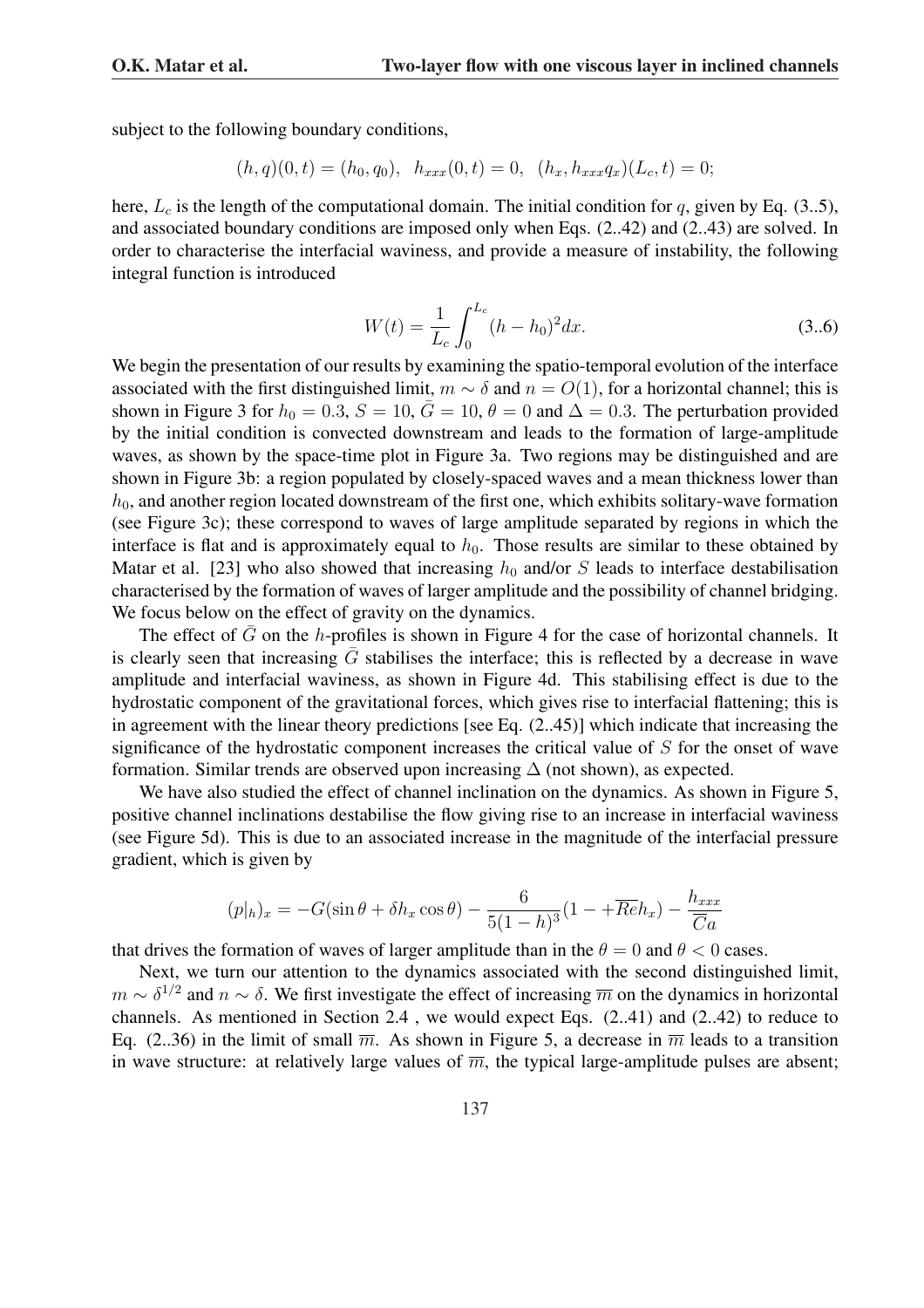

Figure 3: Space-time plot showing the spatio-temporal evolution of the interface, (a), generated with  $h_0 = 0.3, S = 10, \overline{G} = 10, \theta = 0$  and  $\Delta = 0.3$ , for  $t = 0.2 - 5.6$  and 28 equal time steps. Panels (b) and (c) show enlarged views of the regions  $60 \le x \le 140$  and  $144 \le x \le 152.5$ , respectively, for  $t = 5.4$  and the same parameters are those used to generate the results shown in (a).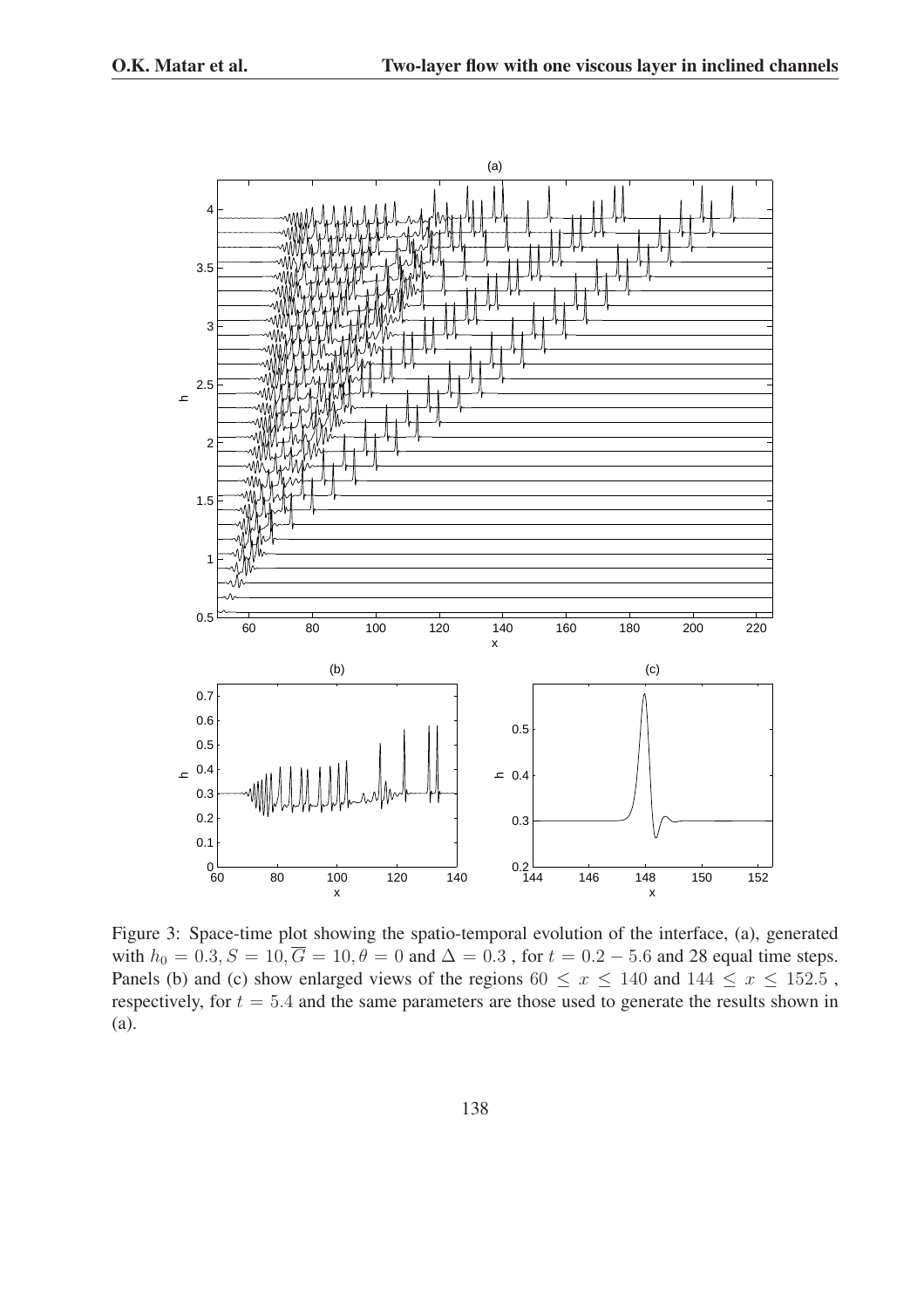

Figure 4: The effect of  $\overline{G}$  on the interfacial profiles, shown in (a)-(c) at  $t = 5.6$ , and the interfacial waviness, shown in (d). The rest of the parameter values are unchanged from Figure 3.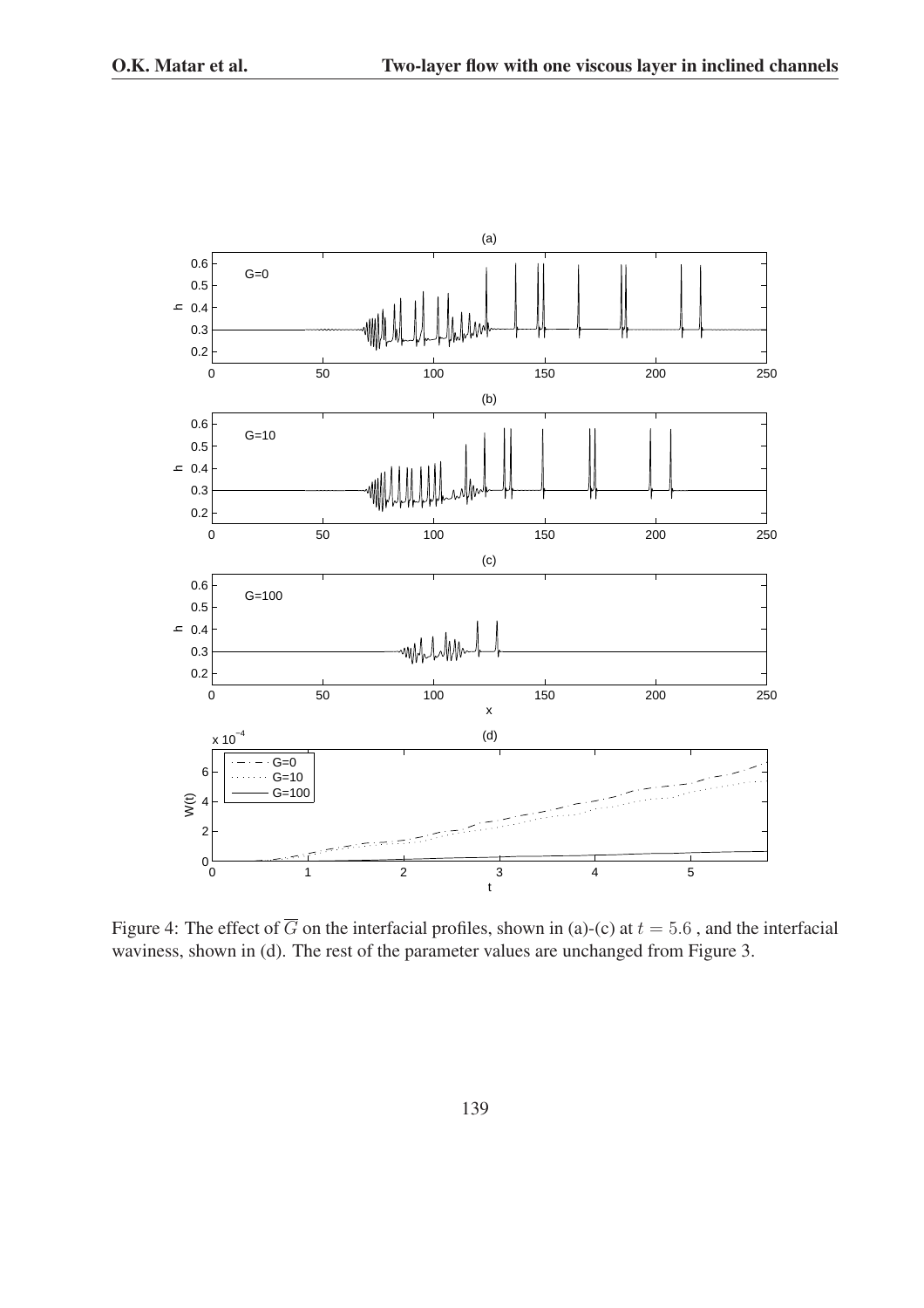

Figure 5: The effect of  $\theta$  on the interfacial profiles, shown in (a)-(c) at  $t = 5.6$ , and the interfacial waviness, shown in (d). Here,  $\overline{G} = 20$  and the rest of the parameter values are unchanged from Figure 3 .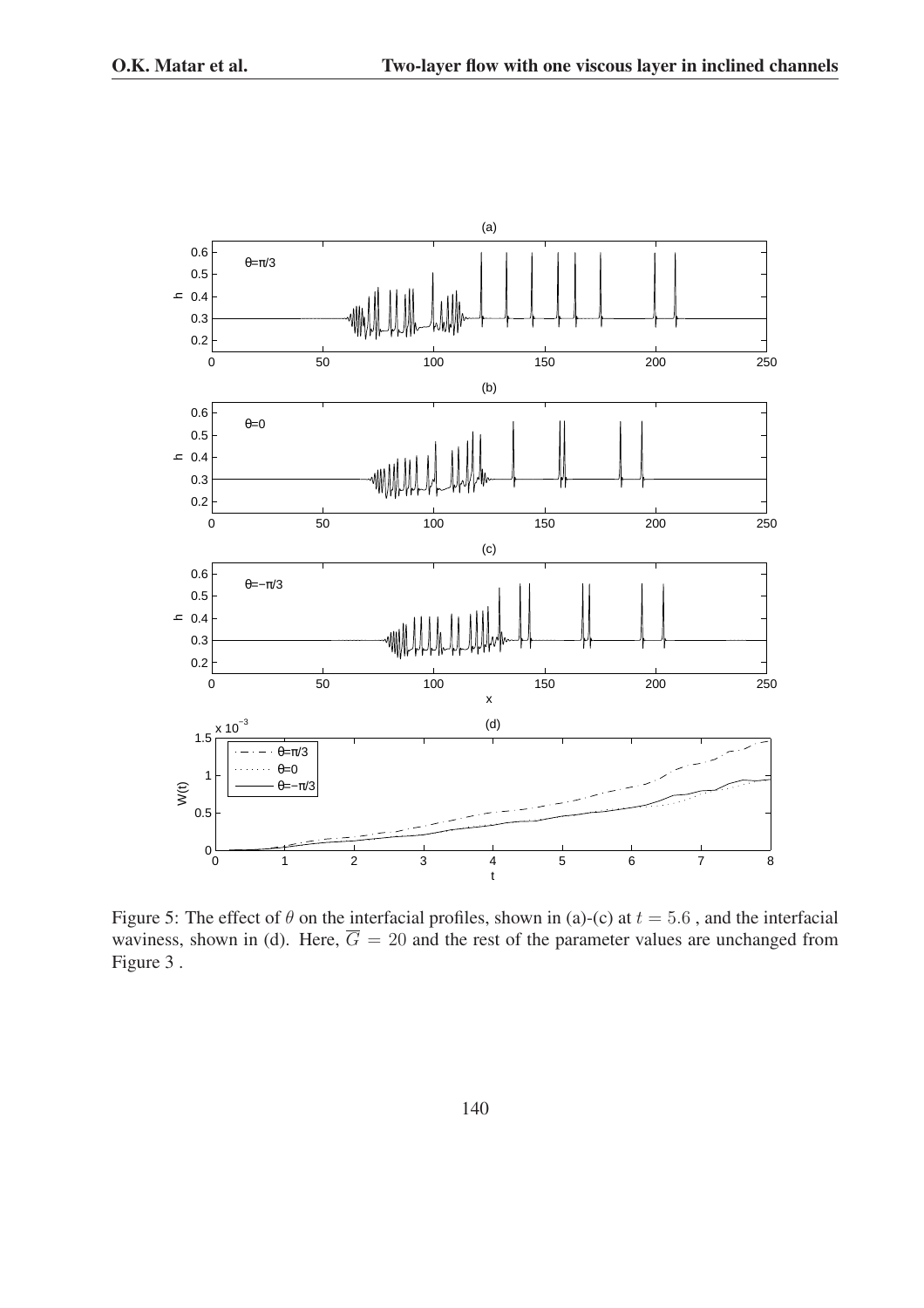

Figure 6: The effect of  $\overline{m}$  on the interfacial profiles, shown in (a)-(c) at  $t = 19.5, 3.95, 6.4$ , respectively, and the interfacial waviness, shown in (d). The rest of the parameter values are  $h_0 = 0.3, S = 10, \overline{G} = 20, \text{ and } \Delta = 0.3.$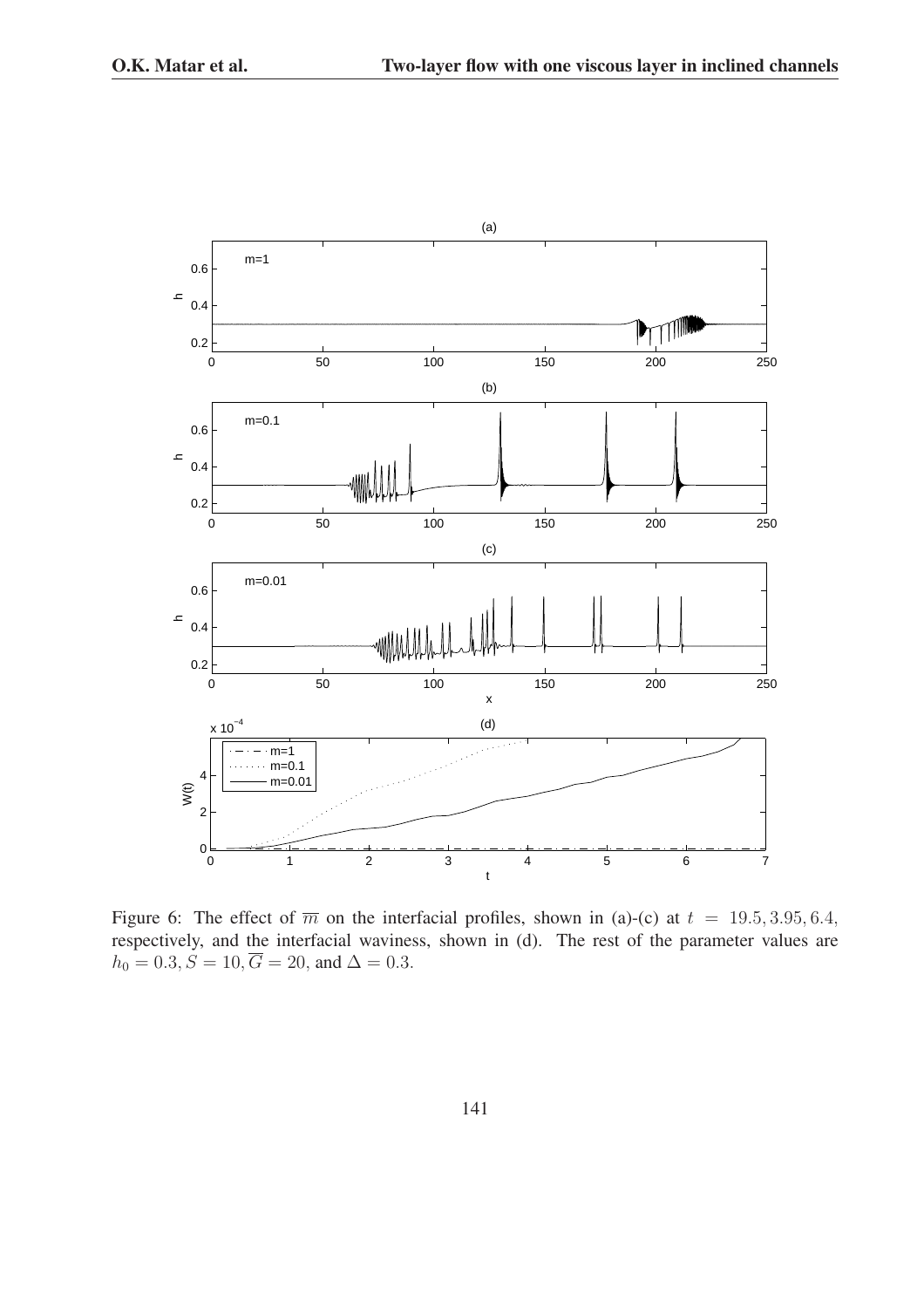

Figure 7: Enlarged views of the regions  $170 < x < 240, 200 < x < 220$  and  $200 < x < 202.5$  in panels (a)-(c) of Figure 7, respectively.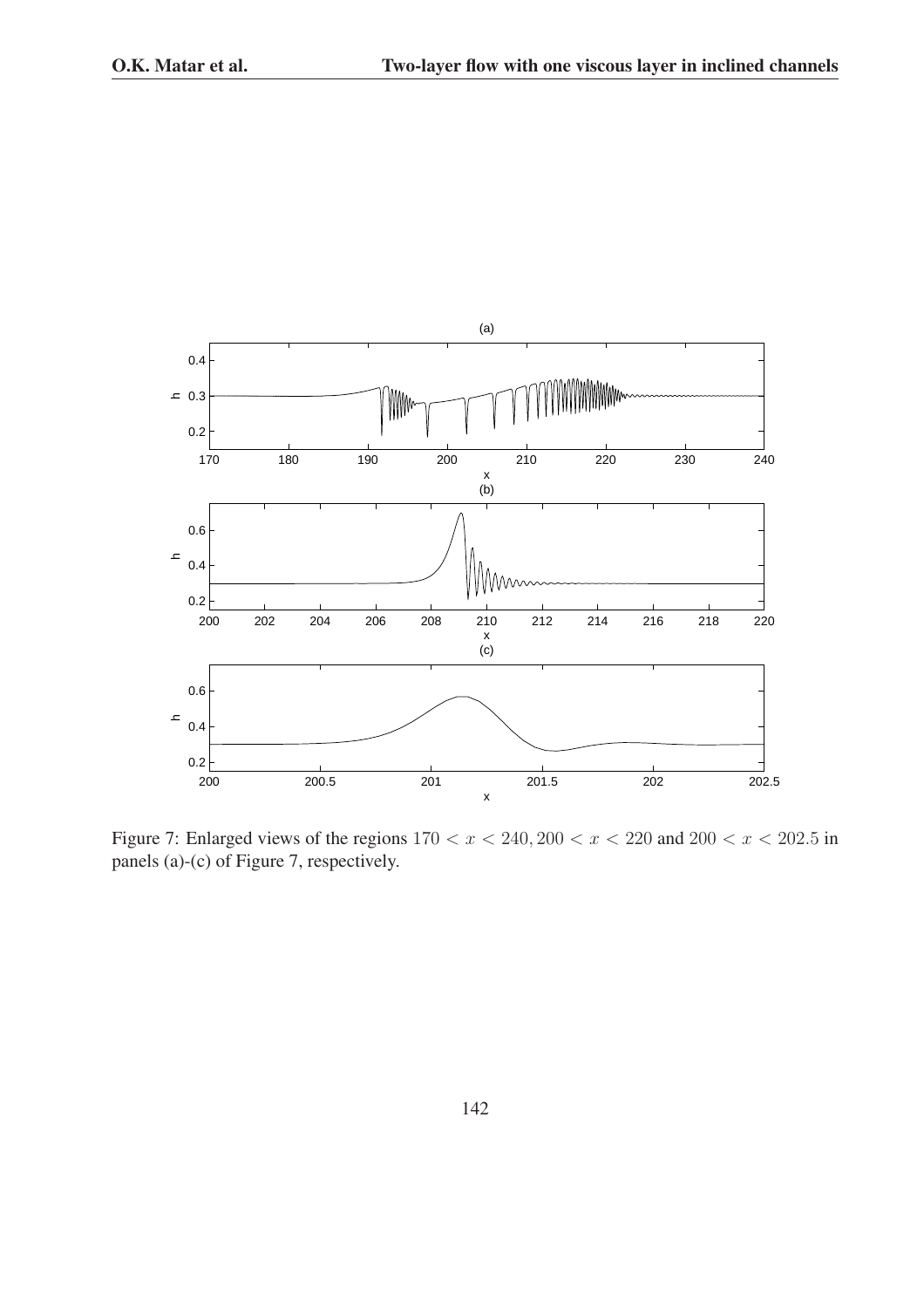

Figure 8: The effect of  $\theta$  on the interfacial profiles, shown in (a)-(c) at  $t = 18$ , and the interfacial waviness, shown in (d). The rest of the parameter values are  $\overline{m} = 1, h_0 = 0.3, S = 10, \overline{G} = 20$ and  $\Delta = 0.3$ .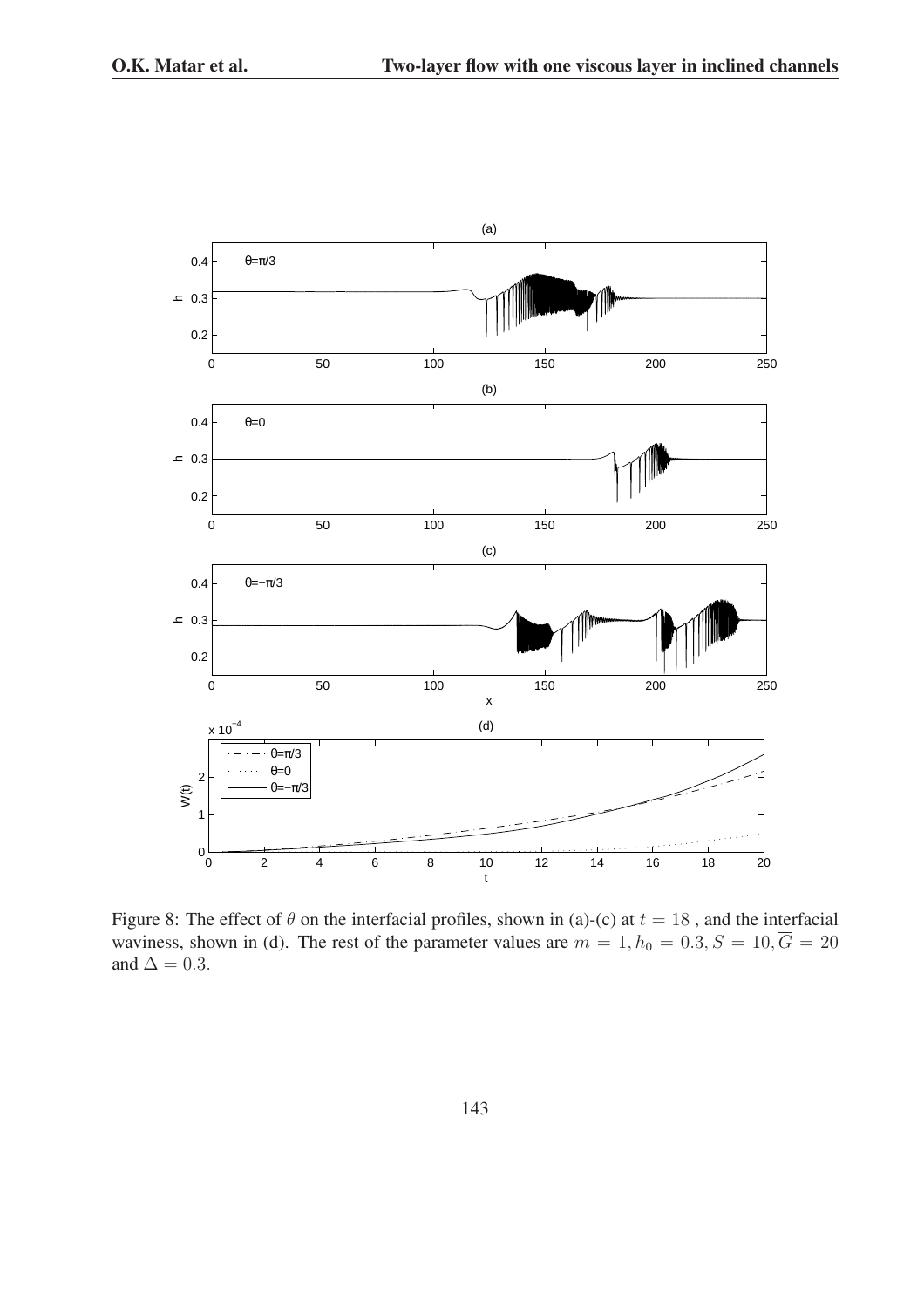instead, the waves appear to travel as packets which do not radiate travelling waves (see also Figure 7a for an enlarged view of these waves). With decreasing  $\overline{m}$ , the interfacial dynamics resemble those associated with the first distinguished limit, shown in Figure 4 and Figure 5. The degree of instability appears to be maximal for an intermediate value of  $\overline{m}$ : as shown in Figure 6d,  $W(t)$ for  $\overline{m} = 0.1$  exceeds that associated with  $\overline{m} = 1$  and  $\overline{m} = 0.01$ . The solitary waves at  $\overline{m} = 0.1$ also have larger amplitude than those at  $\overline{m} = 0.01$  and are preceded by more pronounced capillary ripples, the so-called "bow" waves, as shown in Figure 7b,c; these solitary waves resemble those observed in falling film dynamics. These results, obtained in the nonlinear regime, are in agreement with the predictions of linear theory, discussed in Section 3.1 (see Figure 2a), which also indicate that the growth rate is maximised for an intermediate value of the viscosity ratio.



Figure 9: Enlarged views of various regions in panels (a)-(c) of Figure 8 shown in (a)-(c), (d) and (e)-(g), respectively.

The close up view in Figure 7a shows that for this relatively large value of  $\overline{m}$ , there are in fact pulse like wave structures, but these are "upside down"; pulses of the upper fluid penetrate the lower fluid. This is what we would normally expect if the upper fluid were more viscous. In this case, the lower fluid is much more viscous, but the interaction is apparently controlled by the scaled viscosity ratio  $\overline{m}$ .

We have also studied the effect of channel inclination on the dynamics in the second distin-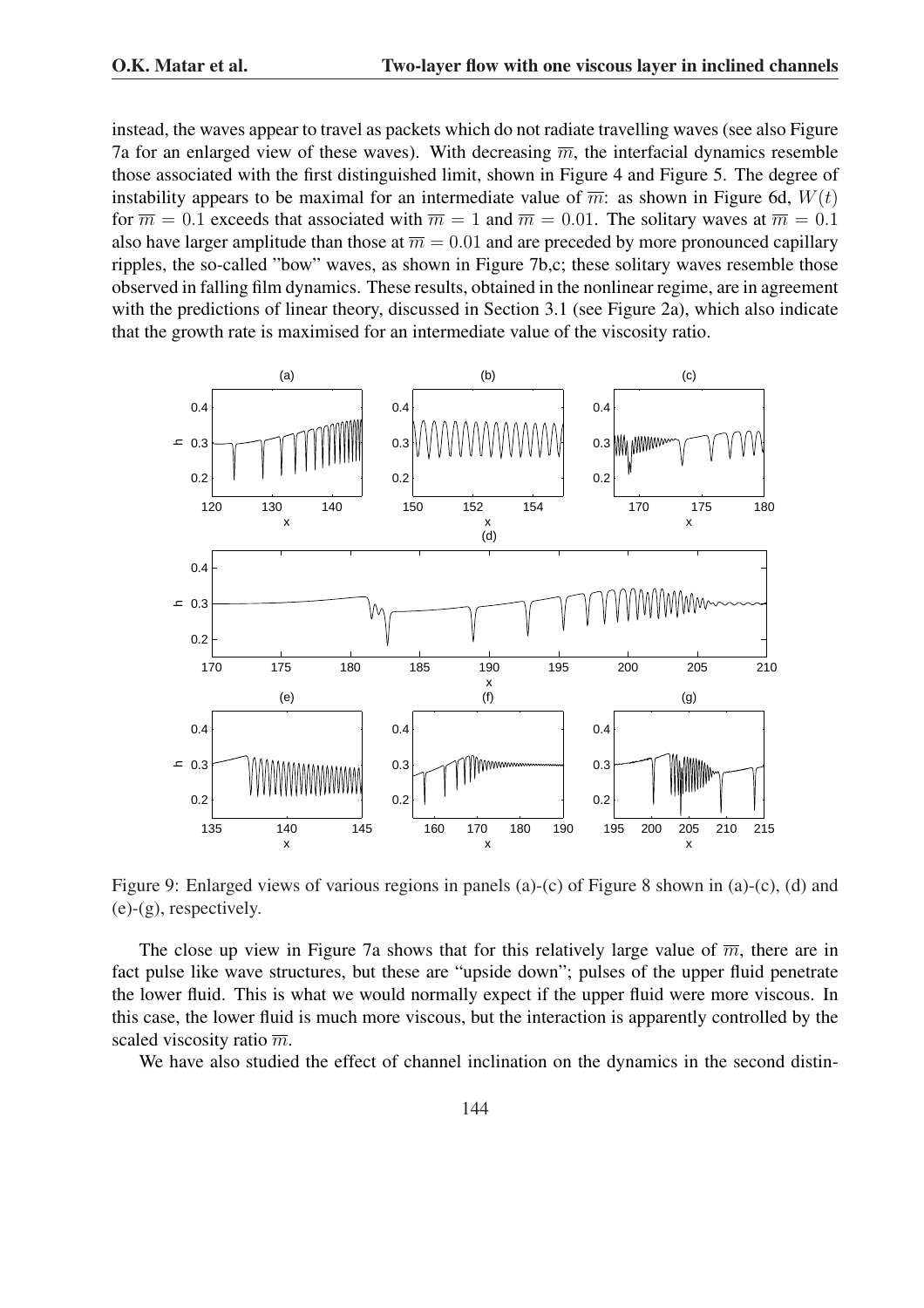

Figure 10: The effect of increasing  $\overline{G}$  on the interfacial waviness for  $\theta = \pi/3, 0, -\pi/3$ . The rest of the parameters remain unchanged from Figure 8.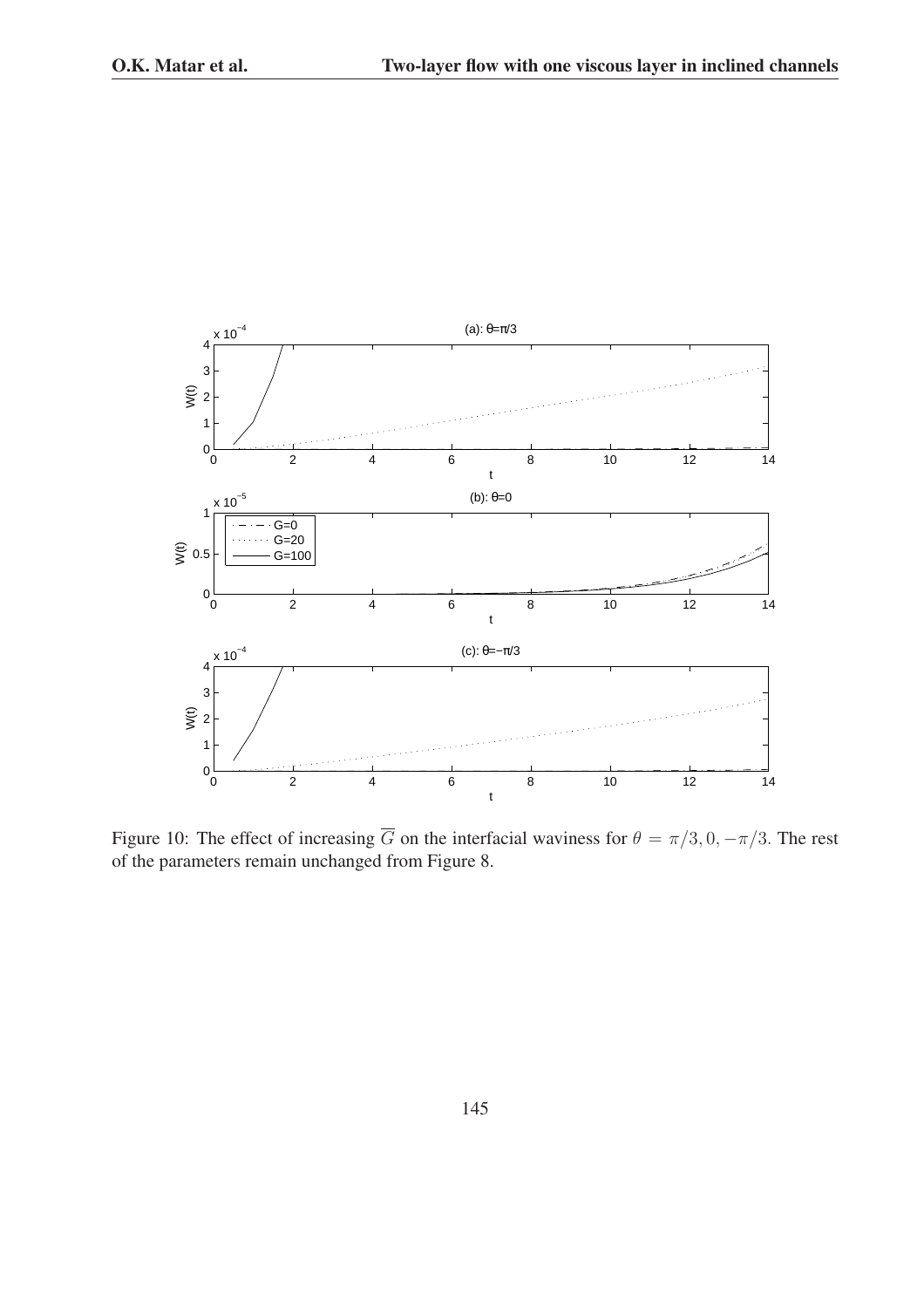guished limit. In Figure 8, it is seen that variation of the channel inclination does not lead to a qualitative change in the overall structure of the waves; these appear to retain their integrity as travelling wave packets that do not radiate solitary waves. As shown in Figure 8 and Figure 9, these packets straddle two flat interfacial regions: an elevated 'lip' marks the transition from the flat region on the inlet side, while the transition to the other flat region downstream is marked by interfacial oscillations of relatively high frequency. The packet interior is populated by waves whose wavelength decreases with increasing distance downstream.

Inclining the channel appears to destabilise the interface, as illustrated in Figure 8d, which shows that  $W(t)$  for  $|\theta| = \pi/3$  is larger than that associated with the horizontal channel case. The results shown in Figure 8d also indicate that negative inclinations are slightly more destabilising than positive ones, in agreement with the predictions of the linear stability analysis. For  $\theta = -\pi/3$ , the interfacial evolution is accompanied by the formation of two wave packets, which are separated by a flat region, as shown in Figure 8c and Figure 9e-g.

The effect of varying  $\bar{G}$  on the interfacial waviness has also been studied for the case of horizontal and inclined channels. As shown in Figure 10, increasing  $\bar{G}$  is destabilising for  $|\theta| > 0$ ; this effect is marginally more pronounced for positively inclined channels.

# 4. Concluding remarks

We have considered the pressure-driven flow of two immiscible layers in inclined channels. Evolution equations that describe the spatio-temporal evolution of the interface were derived using asymptotic reduction, boundary-layer theory and the Karman-Polhausen approximation for the case of high viscosity contrasts. In the case of density ratios of order unity, the dynamics are modelled using a single evolution equation for the interfacial position, while for high density contrasts, an additional equation must be solved for the flow rate in the more viscous layer. Our results indicate that the dynamics associated with high viscosity contrasts and order unity density ratios is characterised by the formation of large-amplitude solitary wave formation, which becomes more pronounced for positive channel inclinations. The interfacial evolution for the case of high viscosity and density contrasts is characterised by the formation of inverted wave packets, which do not radiate solitary waves. Future work will focus on comparisons of our modelling predictions against experimental data.

# References

- [1] G.F. Hewitt. Handbook of Multiphase Systems, ed. G. Hestroni, Hemisphere, New York, Chap. 2, 1982.
- [2] P.Y. Lin, T.J Hanratty. *Prediction of the initiation of slugs with linear-stability theory.* Int. J. Multiphase Flow, 12 (1986), 79-98.
- [3] N. Andritsos, T.J. Hanratty. *Interfacial instabilities for horizontal gas-liquid flows in pipelines.* Int. J. Multiphase Flow, 13 (1987), 583-603.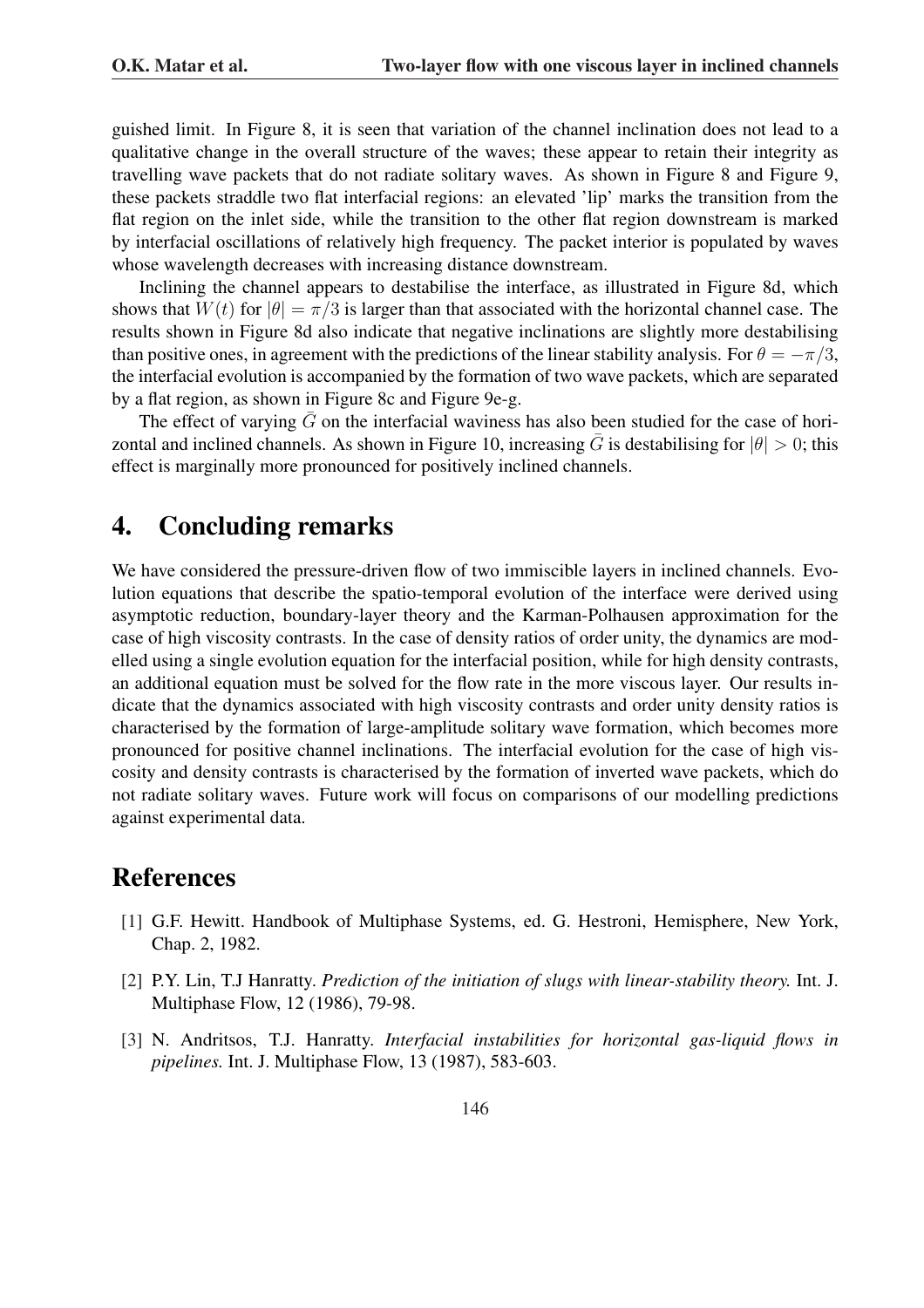- [4] Y. Taitel, A.E. Dukler. *Model for predicting flow regime transitions in horizontal and nearhorizontal gas-liquid flow.* AIChE J., 22 (1976), 47-55.
- [5] C.S. Yih. *Instability due to viscosity stratification.* J. Fluid Mech., 27 (1967), 337-352.
- [6] E.J. Hinch. *A note on the mechanism of the instability at the interface between two shearing fluids.* J. Fluid Mech., 144 (1984), 463-465.
- [7] S.G. Yiantsos, B.G. Higgins. *Linear stability of plane Poiseuille flow of two superposed fluids.* Phys. Fluids, 31 (1988), 3225-3238.
- [8] R.H.M. Miesen, B.J. Boersma. *Hydrodynamic stability of a sheared liquid film.* J. Fluid Mech., 301 (1995), 175-202.
- [9] W.C. Kuru, M. Sangalli, D.D. Uphold, M.J. McReady. *Linear stability of stratified channel flow.* Int. J. Multiphase Flow, 21 (1995), 733-753.
- [10] T. Boeck, S. Zaleski. *Viscous versus inviscid instability of two-phase mixing layers with continuous velocity profile.* Phys. Fluids. 17 (2005), 032106, 1-11.
- [11] R.I. Issa, M.H.W. Kemp. *Simulation of slug flow in horizontal and nearly horizontal pipes with the two-fluid model.* Int. J. Multiphase Flow, 29 (2003), 69-95.
- [12] M. Bonizzi, R.I. Issa.*On the simulation of three-phase slug flow in nearly horizontal pipes using the multi-fluid model.* Int. J. Multiphase Flow, 29 (2003), 1719-1747.
- [13] J. Li, Y.Y. Renardy. *Direct simulation of unsteady axisymmetric core-annular flow with high viscosity ratio.* J. Fluid Mech., 391 (1999), 123-149.
- [14] W. Tauber, S.O. Unverdi, G. Tryggvason. *The nonlinear behavior of a sheared immiscible fluid interface.* Phys. Fluids, 14 (2002), 2871-2885.
- [15] T. Boeck, J. Li, E.Y.E. Lopez-Pages, S. Zaleski. *Ligament formation in sheared liquid-gas layers.* Theor. Comp. Fluid Dyn., 21 (2007), 59-76.
- [16] P. Valluri, P.D.M. Spelt, C.J. Lawrence, G.F. Hewitt. *Numerical simulation of the onset of slug initiation in laminar horizontal channel flow.* Under review for Int. J. Multiphase Flow.
- [17] D.S. Lowenherz, C.J. Lawrence. *The effect of viscosity stratification on the stability of a free surface flow at low Reynolds numbers.* Phys. Fluids A, 1 (1989), 1686-1693.
- [18] I.L. Kliakhandler. *Long interfacial waves in multilayer thin films and coupled Kuramoto-Sivashinsky equations.* J. Fluid Mech., 391 (1999), 45-65.
- [19] B.S. Tilley, S.H. Davis, S.G. Bankoff. *Nonlinear long-wave stability of superposed fluids in an inclined channel.* J. Fluid Mech., 277 (1994), 55-83.